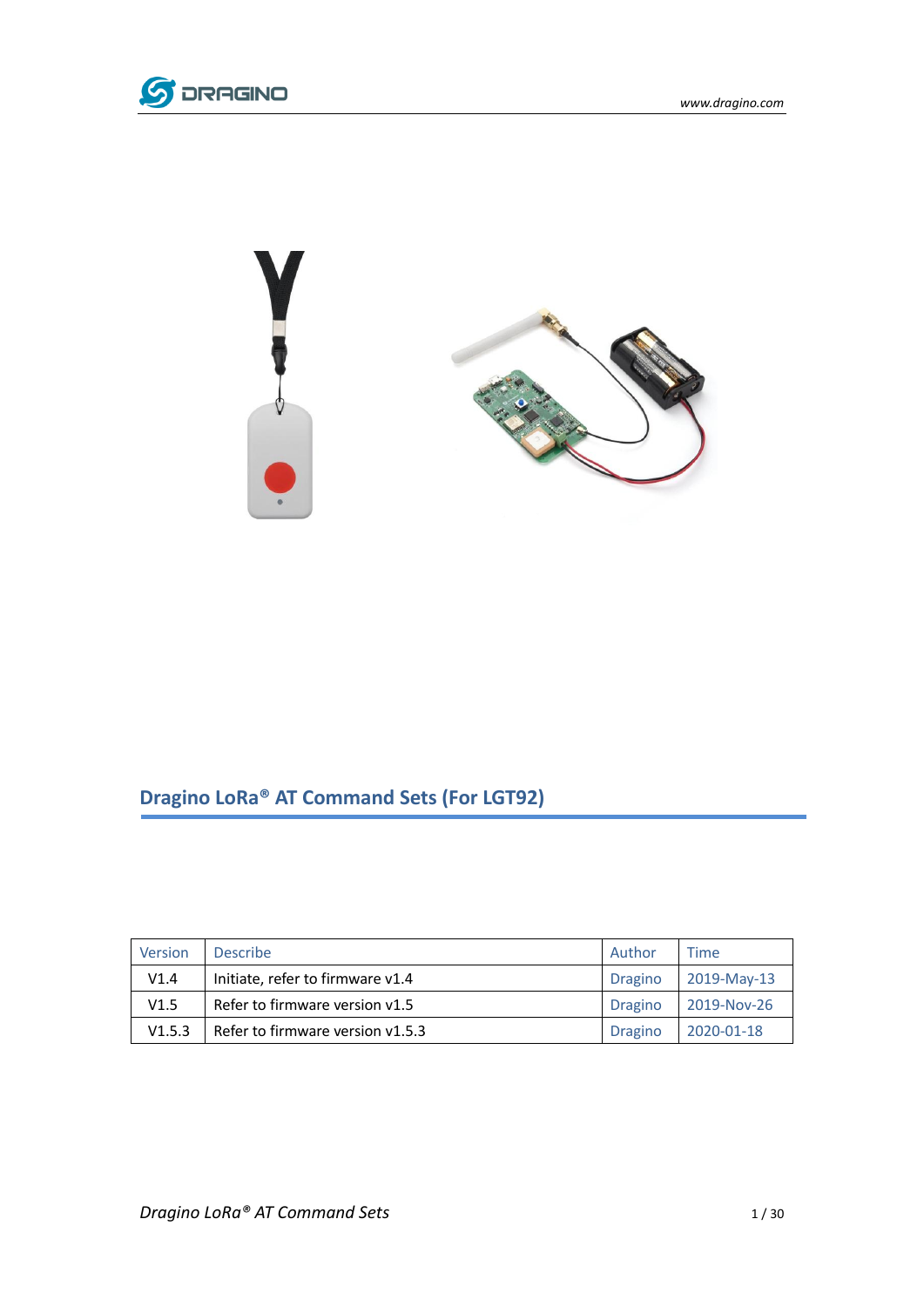

| $\mathbf{1}$ |     |                                                                   |  |
|--------------|-----|-------------------------------------------------------------------|--|
|              | 1.1 |                                                                   |  |
| 2            |     |                                                                   |  |
|              | 2.1 |                                                                   |  |
|              | 2.2 |                                                                   |  |
|              | 2.3 |                                                                   |  |
|              | 2.4 |                                                                   |  |
|              | 2.5 |                                                                   |  |
|              | 2.6 | AT+HWVER: Get the LGT92 of hardware version and gps of version7   |  |
|              | 2.7 |                                                                   |  |
|              | 2.8 |                                                                   |  |
| 3            |     |                                                                   |  |
|              | 3.1 |                                                                   |  |
|              | 3.2 |                                                                   |  |
|              | 3.3 |                                                                   |  |
|              | 3.4 |                                                                   |  |
|              | 3.5 |                                                                   |  |
|              | 3.6 | AT+NWKID: Network ID(You can enter this command change only after |  |
|              |     |                                                                   |  |
|              | 3.7 |                                                                   |  |
| 4            |     |                                                                   |  |
|              | 4.1 |                                                                   |  |
|              | 4.2 |                                                                   |  |
|              | 4.3 |                                                                   |  |
|              | 4.4 |                                                                   |  |
|              | 4.5 |                                                                   |  |
|              | 4.6 |                                                                   |  |
|              | 4.7 | AT+RECVB: Print Last Received Data in Binary Format 13            |  |
|              | 4.8 |                                                                   |  |
|              | 4.9 |                                                                   |  |
| 5            |     |                                                                   |  |
|              | 5.1 |                                                                   |  |
|              | 5.2 | AT+CLASS: LoRa® Class(Currently only support class A, class C) 15 |  |
|              | 5.3 |                                                                   |  |
|              | 5.4 | AT+DR: Data Rate (Can Only be Modified after ADR=0)16             |  |
|              | 5.5 |                                                                   |  |
|              | 5.6 |                                                                   |  |
|              | 5.7 |                                                                   |  |
|              | 5.8 |                                                                   |  |
|              | 5.9 |                                                                   |  |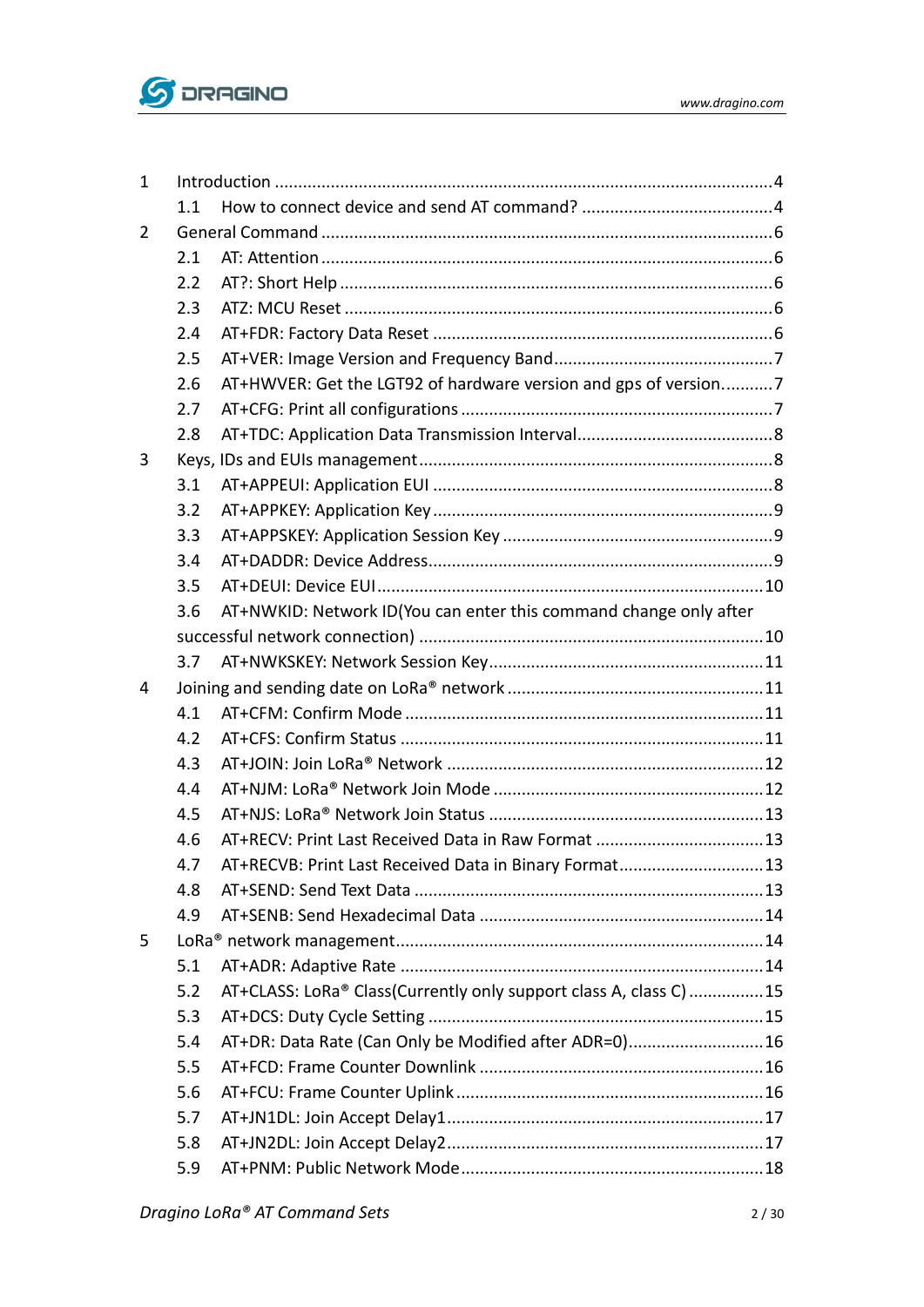

|   |     | 5.20 AT+SGM: Include/exclude motion sensor value in payload 24              |  |
|---|-----|-----------------------------------------------------------------------------|--|
|   |     | 5.21 AT+ACE: Get or set the Alarm Packet transmission interval24            |  |
|   |     | 5.22 AT+KAT: Get or set the keep alive time data transmission interval25    |  |
|   |     |                                                                             |  |
|   |     | 5.24 AT+MLON: Set LED status for movement detection (use for debug purpose) |  |
|   |     | 25                                                                          |  |
|   |     |                                                                             |  |
| 6 |     |                                                                             |  |
|   | 6.1 |                                                                             |  |
|   | 6.2 |                                                                             |  |
|   | 6.3 | AT+NMEA886: Get or set the navigation mode of GPS 29                        |  |
|   | 6.4 |                                                                             |  |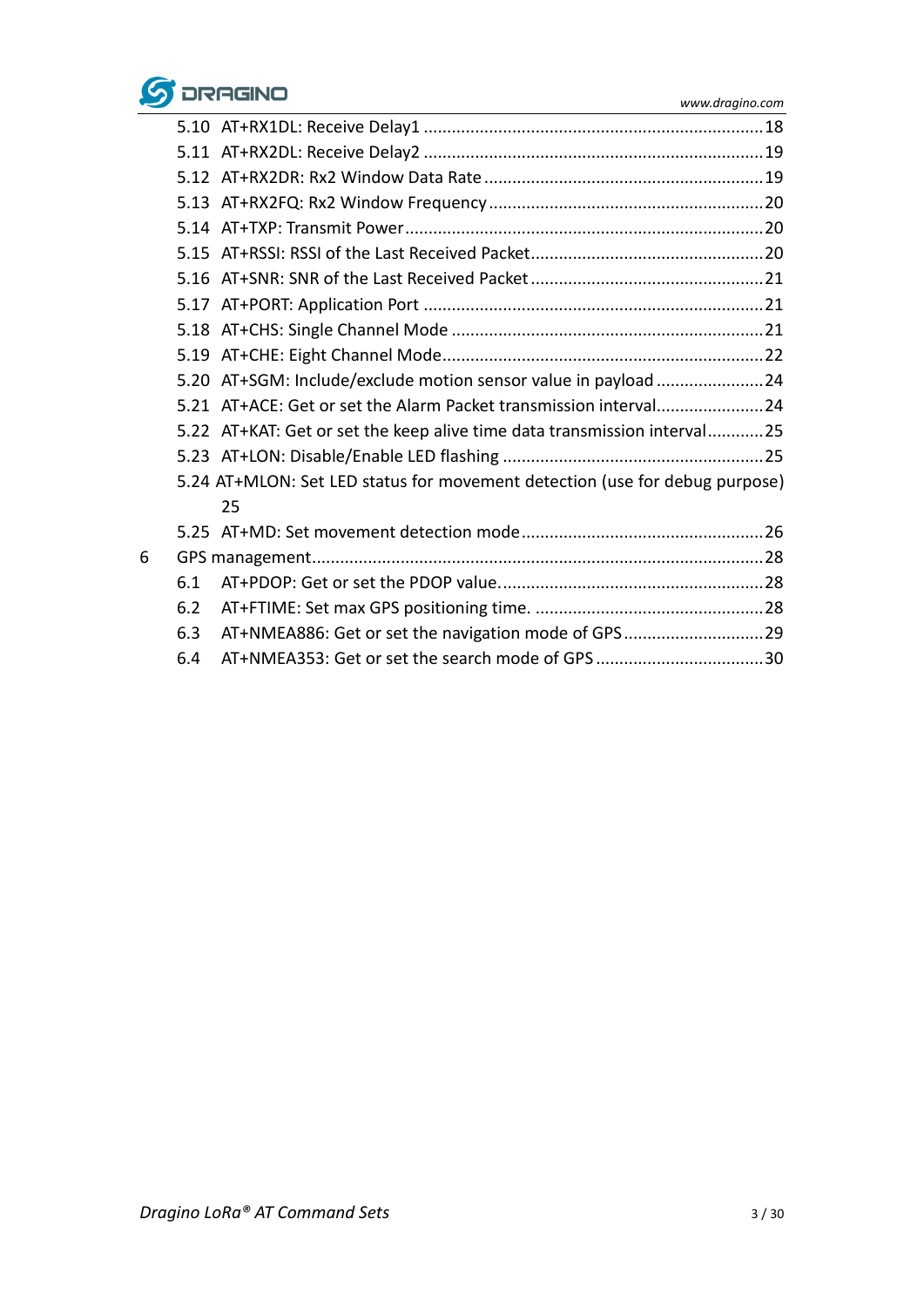

### <span id="page-3-0"></span>**1 Introduction**

This article describes the AT Commands Set used in Dragino LoRa® products, it cover below products:

- > LGT92
- > Serial Port Tool

#### <span id="page-3-1"></span>**1.1 How to connect device and send AT command?**

#### Software Setting:

An USB-TTL can be used with standard windows software such as Serial Port Utility. The chosen software should be configured with the following parameters:

- Baud rate: 9600
- Data: 8 bit
- Parity: none
- Stop: 1 bit
- Flow type: none

Figure 1 show the standard configuration for Serial Port Utility to use USB-TTL.



All the AT commands have a standard format as "AT+XXX", with XXX denoting the command. There are four available command behaviors:

- **AT+XXX?** provides a short help of the given command, for example **AT?**
- **AT+XXX** is used to run a command, such as **AT+JOIN**
- **AT+XXX=?** is used to get the value of a given command, for example **AT+TDC=?**
- **AT+XXX=<value>** is used to provide a value to a command, for example

#### **AT+SENDB=12:12a0ff**

The output of the commands is provided on the UART. The output format is as below: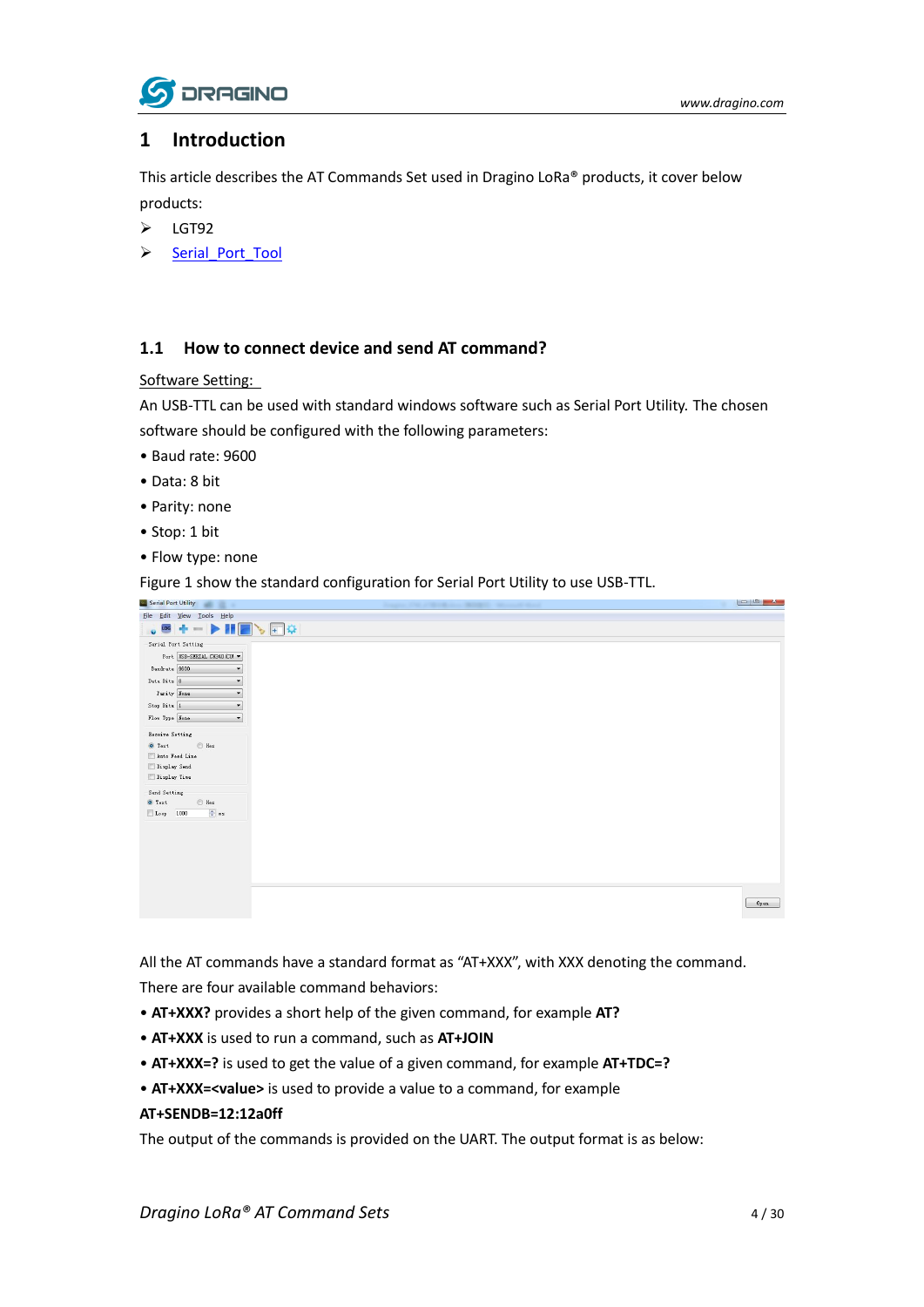

<value><CR><LF> <CR><LF><Status>

**Note**: <CR> stands for "carriage return" and <LF> stands for "line feed" The <value><CR><LF> output is returned whenever the "help AT+XXX?" or the "get AT+XXX=?" commands are run.

When no value is returned, the <value><CR><LF> output is not returned at all. Every command (except for ATZ used for MCU reset) returns a status string, which is preceded and followed by <CR><LF> in a "<CR><LF><Status>" format. The possible status are:

- OK: command run correctly without error.
- AT\_ERROR: generic error
- AT\_PARAM\_ERROR: a parameter of the command is wrong
- AT\_BUSY\_ERROR: the LoRa® network is busy, so the command could not completed
- AT\_TEST\_PARAM\_OVERFLOW: the parameter is too long
- AT\_NO\_NETWORK\_JOINED: the LoRa® network has not been joined yet
- AT\_RX\_ERROR: error detection during the reception of the command

More details on each command description and examples are described in the next part of this section. Note that each command preceded by # is the one provided by the host to the module. Then the return of the module is printed.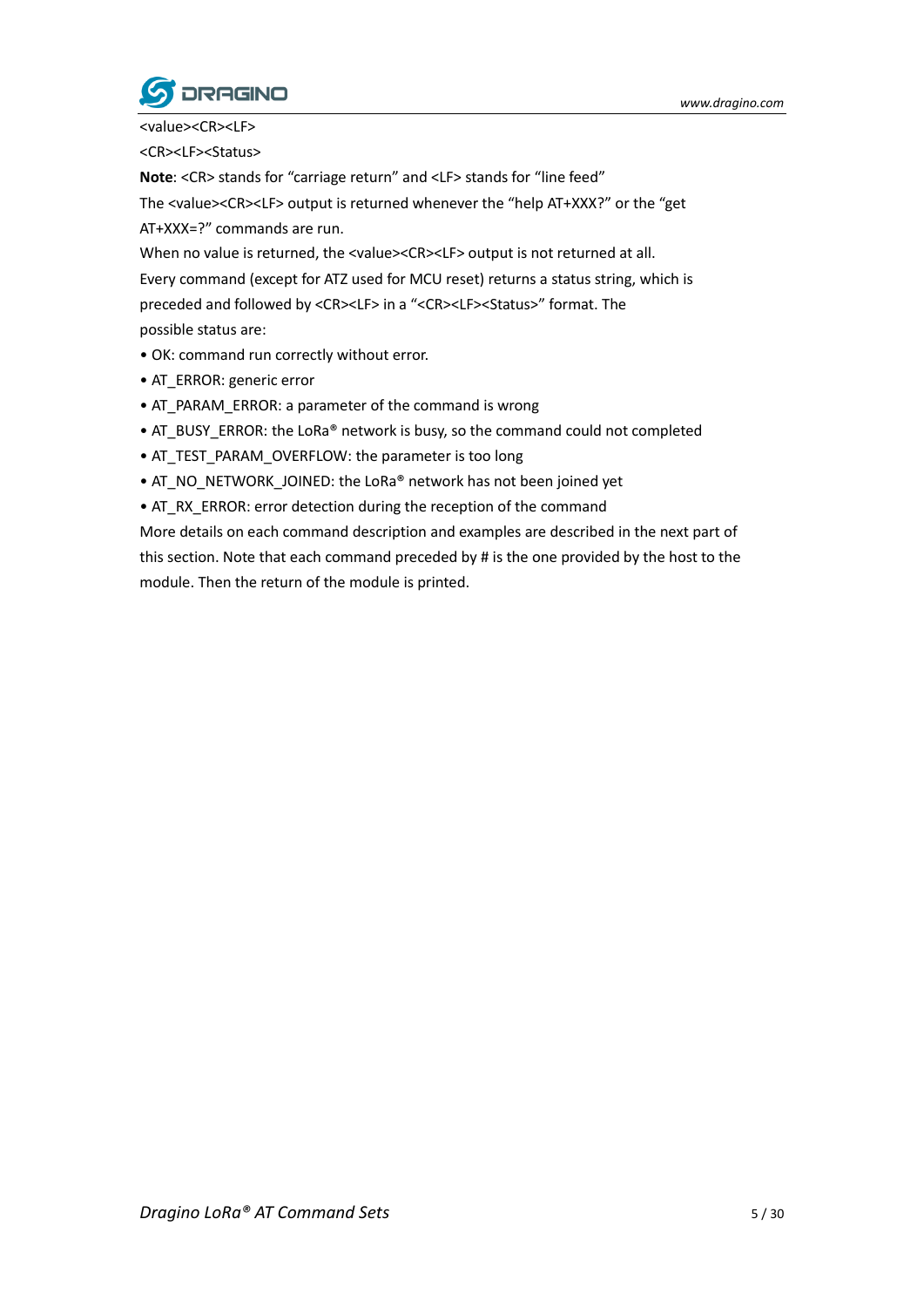

### <span id="page-5-0"></span>**2 General Command**

### <span id="page-5-1"></span>**2.1 AT: Attention**

| <b>AT: Attention</b> |           |
|----------------------|-----------|
| Test Command:        | Response: |
| <b>AT</b>            |           |
|                      | OK        |

### <span id="page-5-2"></span>**2.2 AT?: Short Help**

| AT?: Short Help      |                                                                     |
|----------------------|---------------------------------------------------------------------|
| <b>Test Command:</b> | Response:                                                           |
| AT?                  | AT+ <cmd>?:help on <cmd></cmd></cmd>                                |
|                      | AT+ <cmd>:run <cmd></cmd></cmd>                                     |
|                      | AT+ <cmd>=<value>:set the value</value></cmd>                       |
|                      | AT+ <cmd>=?:get the value</cmd>                                     |
|                      | <followed all="" by="" commands="" help="" of="" the=""></followed> |
|                      |                                                                     |
|                      | OK                                                                  |

#### <span id="page-5-3"></span>**2.3 ATZ: MCU Reset**

| <b>ATZ: MCU Reset</b> |                                                                      |
|-----------------------|----------------------------------------------------------------------|
| Test Command:         | Response:                                                            |
| ATZ?                  | ATZ: Trig a reset of the MCU                                         |
|                       |                                                                      |
|                       | OK.                                                                  |
| Test Command:         | Response:                                                            |
| <b>ATZ</b>            | <b>LSN50 Device/LoRa ST Module</b>                                   |
|                       | <b>Image Version: XX</b>                                             |
|                       | <b>Frequency Band: XX</b>                                            |
|                       | DevEui= XX XX XX XX XX XX XX XX                                      |
|                       |                                                                      |
|                       | <followed and="" by="" information="" rx="" the="" tx=""></followed> |

### <span id="page-5-4"></span>**2.4 AT+FDR: Factory Data Reset**

| <b>AT+FDR: Factory Data Reset</b> |           |
|-----------------------------------|-----------|
| Test Command:                     | Response: |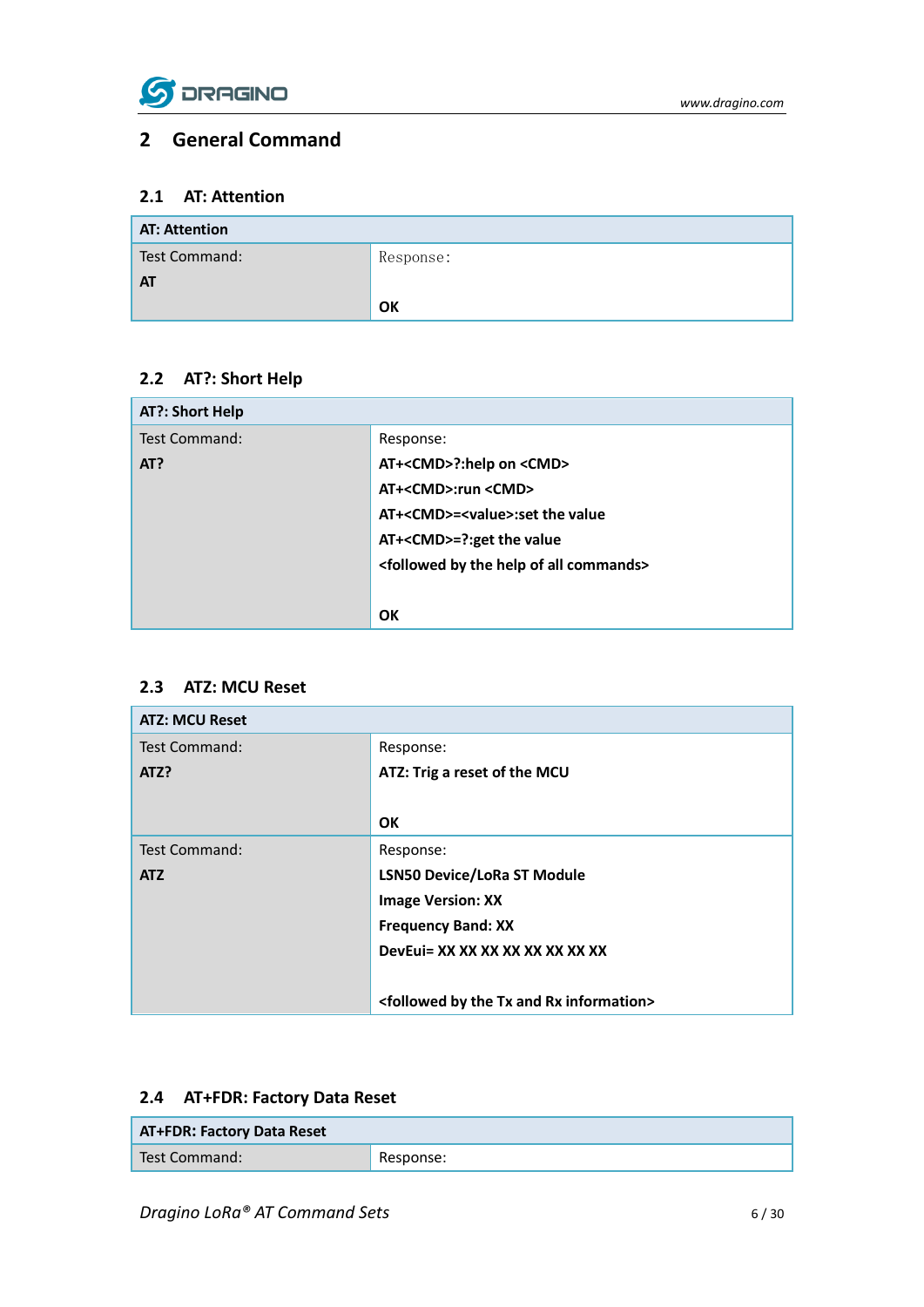

| AT+FDR        | <b>LSN50 Device/LoRa ST Module</b>                        |
|---------------|-----------------------------------------------------------|
|               | <b>Image Version: XX</b>                                  |
|               | <b>Frequency Band: XX</b>                                 |
|               | DevEui= XX XX XX XX XX XX XX XX                           |
|               | Please set the parameters or reset Device to apply change |
| Test Command: | Response:                                                 |
| AT+FDR?       | AT+FDR: Reset Parameters to Factory Default, Keys Reserve |
|               |                                                           |
|               | OK                                                        |

### <span id="page-6-0"></span>**2.5 AT+VER: Image Version and Frequency Band**

| AT+VER: Image Version and Frequency Band |                                                      |
|------------------------------------------|------------------------------------------------------|
| Test Command:                            | Response:                                            |
| $AT+VER=?$                               | <b>1.3 EU868</b>                                     |
|                                          |                                                      |
|                                          | OK                                                   |
| Test Command:                            | Response:                                            |
| AT+VER?                                  | AT+VER: Get current image version and Frequency Band |
|                                          |                                                      |
|                                          | OK                                                   |

### <span id="page-6-1"></span>**2.6 AT+HWVER: Get the LGT92 of hardware version and gps of version.**

| AT+HWVER: Get the LGT92 of hardware version and gps of version. |                                                       |
|-----------------------------------------------------------------|-------------------------------------------------------|
| <b>Test Command:</b>                                            | Response:                                             |
| AT+HWVER=?                                                      | <b>L70-RL</b>                                         |
|                                                                 |                                                       |
|                                                                 | OK                                                    |
| <b>Test Command:</b>                                            | Response:                                             |
| AT+HWVER?                                                       | Get the LGT92 of hardware version and gps of version. |
| <b>L70-RL.</b>                                                  |                                                       |
|                                                                 | ΟK                                                    |

### <span id="page-6-2"></span>**2.7 AT+CFG: Print all configurations**

| <b>AT+CFG: Print all configurations</b> |                                   |
|-----------------------------------------|-----------------------------------|
| Test Command:                           | Response:                         |
| AT+CFG                                  | AT+DEUI = XX XX XX XX XX XX XX XX |
|                                         | AT+DADDR=XXXXXXXX                 |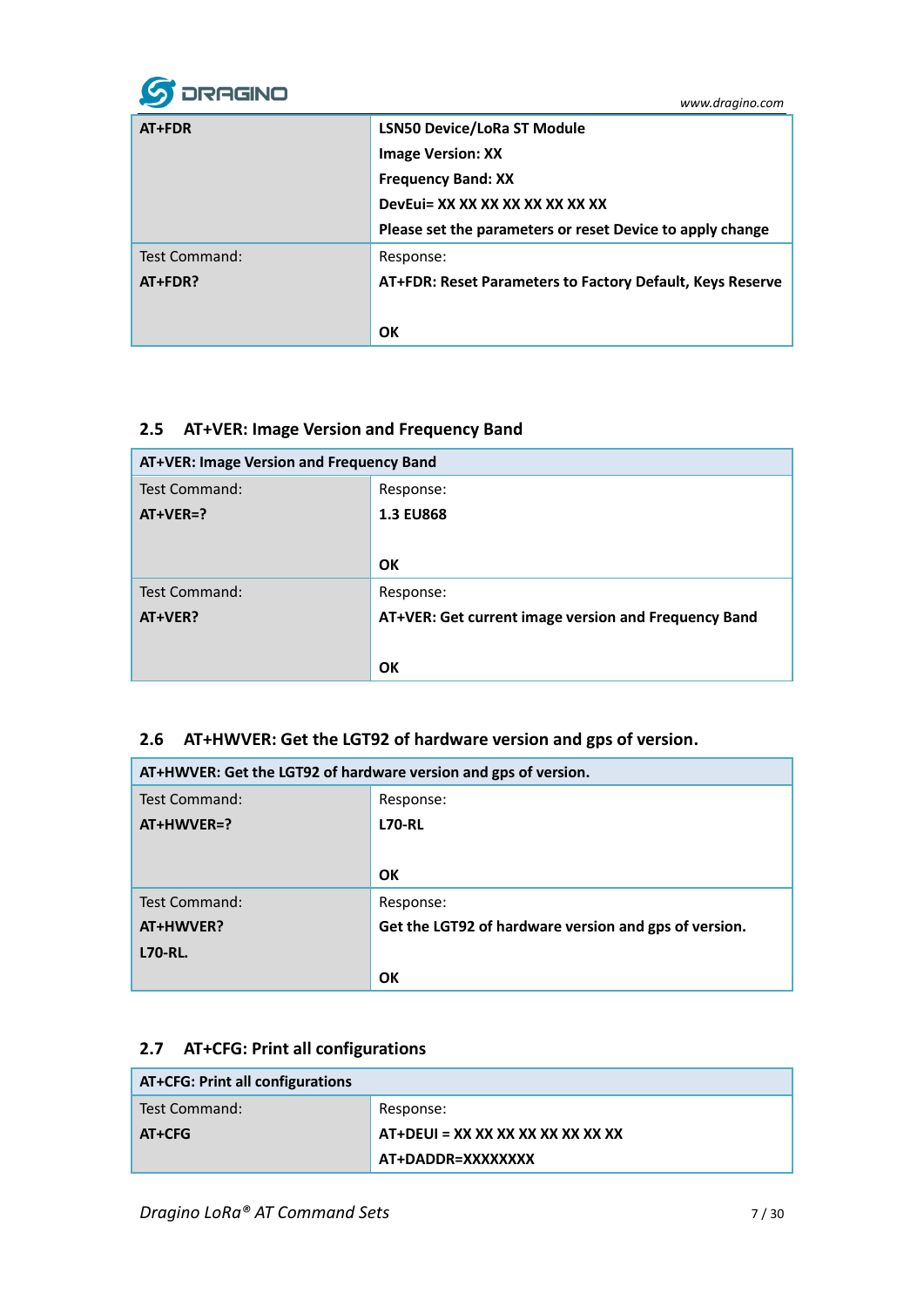

| AT+RX2WTO=X      |
|------------------|
| AT+CHS=868100000 |
|                  |
| ΩК               |

### <span id="page-7-0"></span>**2.8 AT+TDC: Application Data Transmission Interval**

| AT+TDC: Application Data Transmission Interval< The default TDC is 30000 ms> |                                                      |
|------------------------------------------------------------------------------|------------------------------------------------------|
| Test Command:                                                                | Response:                                            |
| AT+TDC?                                                                      | AT+TDC: Get or set the application data transmission |
|                                                                              | interval in ms                                       |
|                                                                              |                                                      |
|                                                                              | <b>OK</b>                                            |
| $AT+TDC=?$                                                                   | Response:                                            |
|                                                                              | 30000                                                |
|                                                                              |                                                      |
|                                                                              | <b>OK</b>                                            |
| AT+TDC=60000                                                                 | Response:                                            |
|                                                                              |                                                      |
|                                                                              | <b>OK</b>                                            |

# <span id="page-7-1"></span>**3 Keys, IDs and EUIs management**

### <span id="page-7-2"></span>**3.1 AT+APPEUI: Application EUI**

| AT+APPEUI: Application EUI <8 hex separated by > |                                           |
|--------------------------------------------------|-------------------------------------------|
| Test Command:                                    | Response:                                 |
| AT+APPEUI?                                       | AT+APPEUI: Get or Set the Application EUI |
|                                                  |                                           |
|                                                  | OK                                        |
| Test Command:                                    | Response:                                 |
| $AT+APPEUI=?$                                    | 00 b3 d5 7e f0 00 4d 34                   |
|                                                  |                                           |
|                                                  | OK                                        |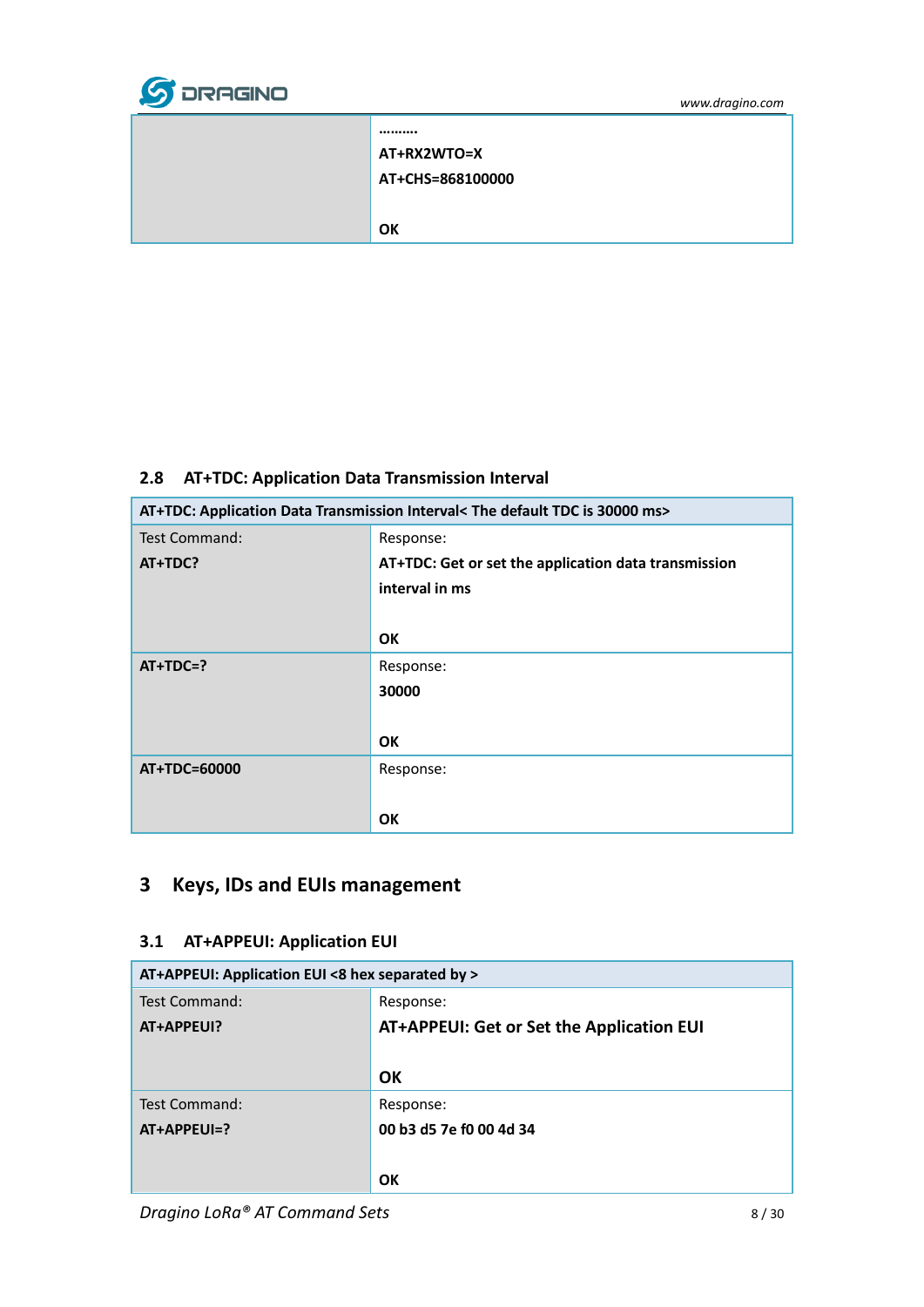

| www.dragino.com |  |  |
|-----------------|--|--|
|                 |  |  |

| Test Command:                  | Response: |
|--------------------------------|-----------|
| AT+APPEUI=01 30 48 23 54 76 53 |           |
| <b>CD</b>                      | OK        |

### <span id="page-8-0"></span>**3.2 AT+APPKEY: Application Key**

| AT+APPKEY: Application Key <16 hex separated by > |                                                 |
|---------------------------------------------------|-------------------------------------------------|
| Test Command:                                     | Response:                                       |
| AT+APPKEY?                                        | AT+APPKEY: Get or Set the Application Key       |
|                                                   |                                                 |
|                                                   | <b>OK</b>                                       |
| Test Command:                                     | Response:                                       |
| AT+APPKEY=?                                       | 00 35 55 55 22 23 55 53 43 24 23 42 34 35 35 35 |
|                                                   |                                                 |
|                                                   | OK                                              |
| Test Command:                                     | Response:                                       |
| AT+APPKEY=00 35 55 55 22                          |                                                 |
| 23 55 53 43 24 23 42 34 35                        | <b>OK</b>                                       |
| 35 35                                             |                                                 |

### <span id="page-8-1"></span>**3.3 AT+APPSKEY: Application Session Key**

| AT+APPSKEY: Application Session Key <16 hex separated by > |                                                    |
|------------------------------------------------------------|----------------------------------------------------|
| Test Command:                                              | Response:                                          |
| AT+APPSKEY?                                                | AT+APPSKEY: Get or Set the Application Session Key |
|                                                            |                                                    |
|                                                            | <b>OK</b>                                          |
| Test Command:                                              | Response:                                          |
| AT+APPSKEY=?                                               | 00 7d dc 73 33 d3 eb 9e 14 38 d5 a4 3e 62 5b e2    |
|                                                            |                                                    |
|                                                            | ΟK                                                 |
| Test Command:                                              | Response: (While Error in format, return           |
| AT+APPSKEY=00 7d dc 73 33                                  | AT PARAM ERROR)                                    |
| d3 eb 9e 14 38 d5 a4 3e 62                                 |                                                    |
| 5b e2                                                      | OK                                                 |

#### <span id="page-8-2"></span>**3.4 AT+DADDR: Device Address**

**AT+DADDR: Device Address <4 hex digit separate by >**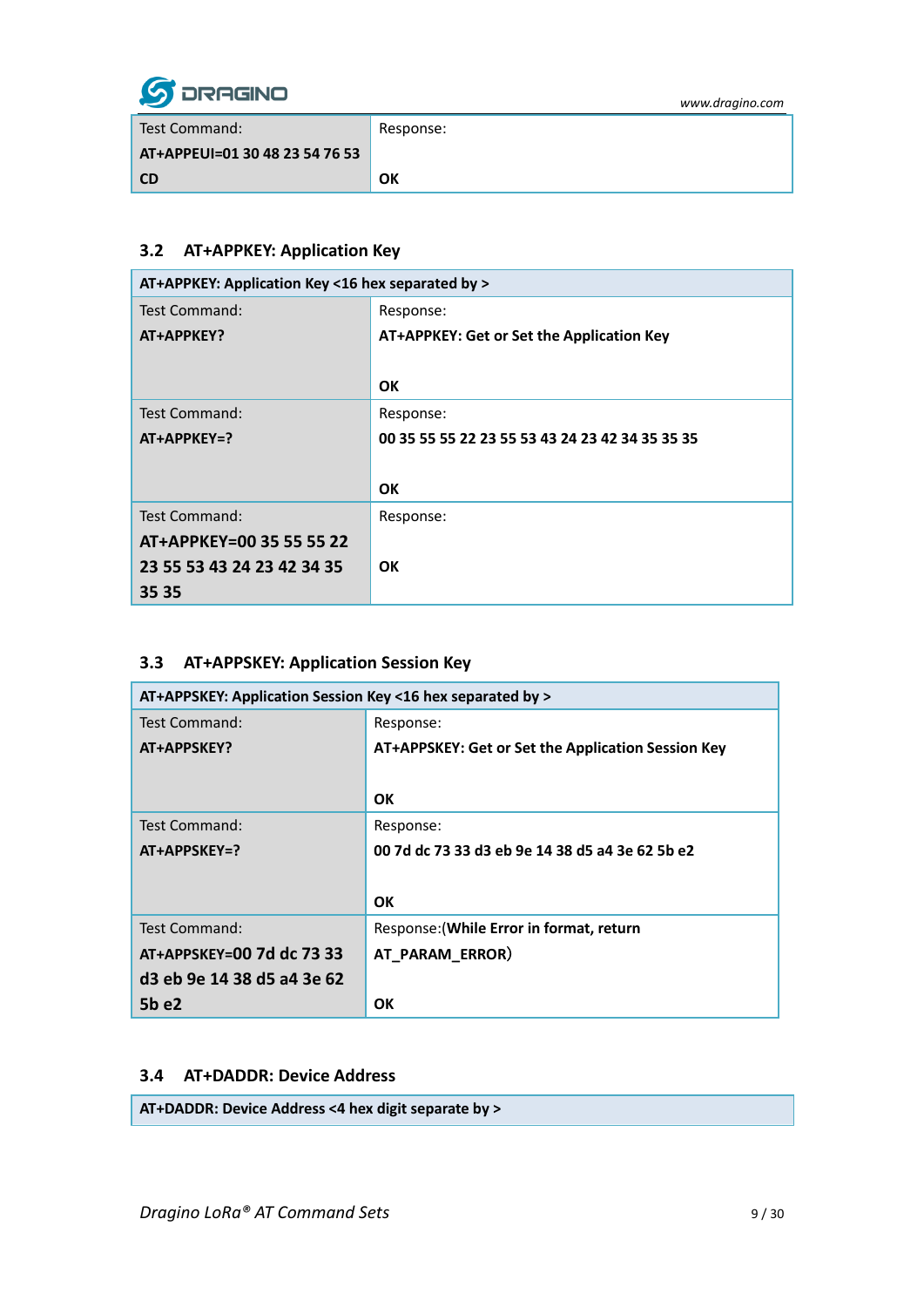

| Test Command:        | Response:                                |
|----------------------|------------------------------------------|
| AT+DADDR?            | AT+DADDR: Get or Set the Device Address  |
|                      |                                          |
|                      | OK                                       |
| <b>Test Command:</b> | Response: (While Error in format, return |
| $AT+DADDR=?$         | AT_PARAM_ERROR)                          |
|                      | A8 40 41 FF                              |
|                      |                                          |
|                      | OK                                       |
| <b>Test Command:</b> | Response:                                |
| AT+DADDR=A8 40 41 FF |                                          |
|                      | <b>OK</b>                                |

#### <span id="page-9-0"></span>**3.5 AT+DEUI: Device EUI**

| AT+DEUI: Device EUI<8 hex separated by:> |                                                             |
|------------------------------------------|-------------------------------------------------------------|
| Test Command:                            | Response:                                                   |
| AT+DEUI?                                 | AT+DEUI: Get or Set the Device EUI                          |
|                                          |                                                             |
|                                          | <b>OK</b>                                                   |
| Test Command:                            | Response:                                                   |
| $AT+DEUI=?$                              | 00 44 34 22 33 45 55 55                                     |
|                                          |                                                             |
|                                          | <b>OK</b>                                                   |
| Test Command:                            | Response: (System will write new value to Device EUI, While |
| AT+DEUI=A8 40 41 FF FF 12 34 56          | Error in format, return AT_PARAM_ERROR)                     |
|                                          |                                                             |
|                                          | OK                                                          |

### <span id="page-9-1"></span>**3.6 AT+NWKID: Network ID(You can enter this command change only after**

### **successful network connection)**

| AT+NWKID: Network ID<4 hex separated by:> |                                     |
|-------------------------------------------|-------------------------------------|
| Test Command:                             | Response:                           |
| AT+NWKID?                                 | AT+NWKID: Get or Set the Network ID |
|                                           |                                     |
|                                           | OK                                  |
| Test Command:                             | Response:                           |
| $AT+NWKID=?$                              | a8 40 41 ff                         |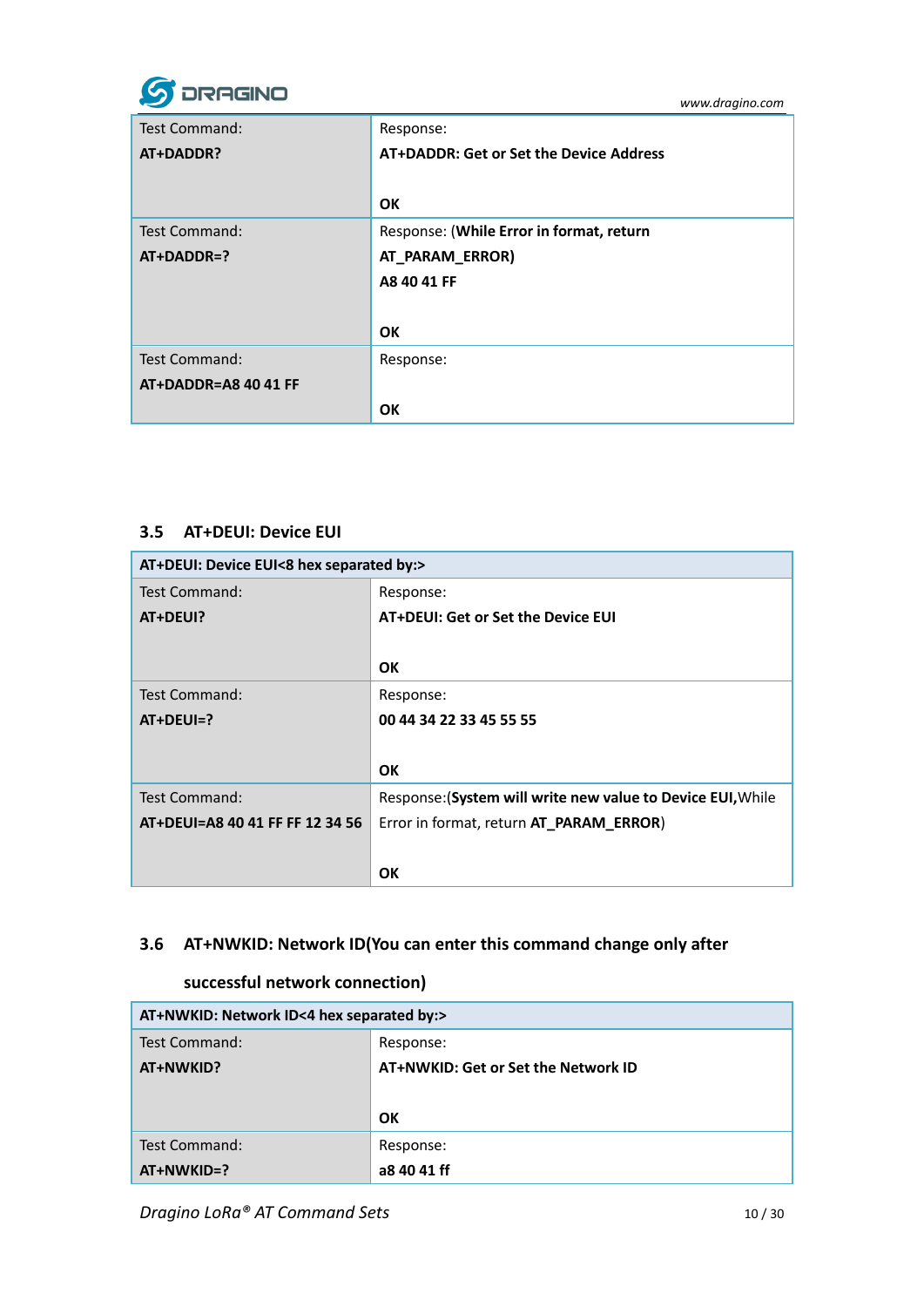

|                      | OK        |
|----------------------|-----------|
| Test Command:        | Response: |
| AT+NWKID=A8 40 41 FF |           |
|                      | OK        |

#### <span id="page-10-0"></span>**3.7 AT+NWKSKEY: Network Session Key**

| AT+NWKSKEY: Network Session Key<16 hex separated by:> |                                                 |
|-------------------------------------------------------|-------------------------------------------------|
| Test Command:                                         | Response:                                       |
| AT+NWKSKEY?                                           | AT+NWKSKEY: Get or Set the Network Session Key  |
|                                                       |                                                 |
|                                                       | <b>OK</b>                                       |
| Test Command:                                         | Response:                                       |
| AT+NWKSKEY=?                                          | 00 4f 19 25 52 ce 97 09 d7 fa 84 71 db 51 02 92 |
|                                                       |                                                 |
|                                                       | <b>OK</b>                                       |
| Test Command:                                         | Response:                                       |
| AT+NWKSKEY=A8 40 41 FF FF 12                          |                                                 |
| 34 56 00 01 02 04 05 06 06 07                         | <b>OK</b>                                       |

# <span id="page-10-1"></span>**4 Joining and sending date on LoRa® network**

#### <span id="page-10-2"></span>**4.1 AT+CFM: Confirm Mode**

| <b>AT+CFM: Confirm Mode</b> |                                                |
|-----------------------------|------------------------------------------------|
| <b>Test Command:</b>        | Response:                                      |
| AT+CFM?                     | AT+CFM: Get or Set the confirmation mode (0-1) |
|                             |                                                |
|                             | <b>OK</b>                                      |
| <b>Test Command:</b>        | Response:                                      |
| $AT+CFM=?$                  | $\mathbf 0$                                    |
|                             |                                                |
|                             | <b>OK</b>                                      |
| <b>Test Command:</b>        | Response:                                      |
| $AT+CFM=1$                  |                                                |
|                             | <b>OK</b>                                      |
| <b>Test Command:</b>        | While Error in format, return                  |
| $AT+CFM=2$                  | AT_PARAM_ERROR                                 |

### <span id="page-10-3"></span>**4.2 AT+CFS: Confirm Status**

**Dragino LoRa® AT Command Sets** 11/30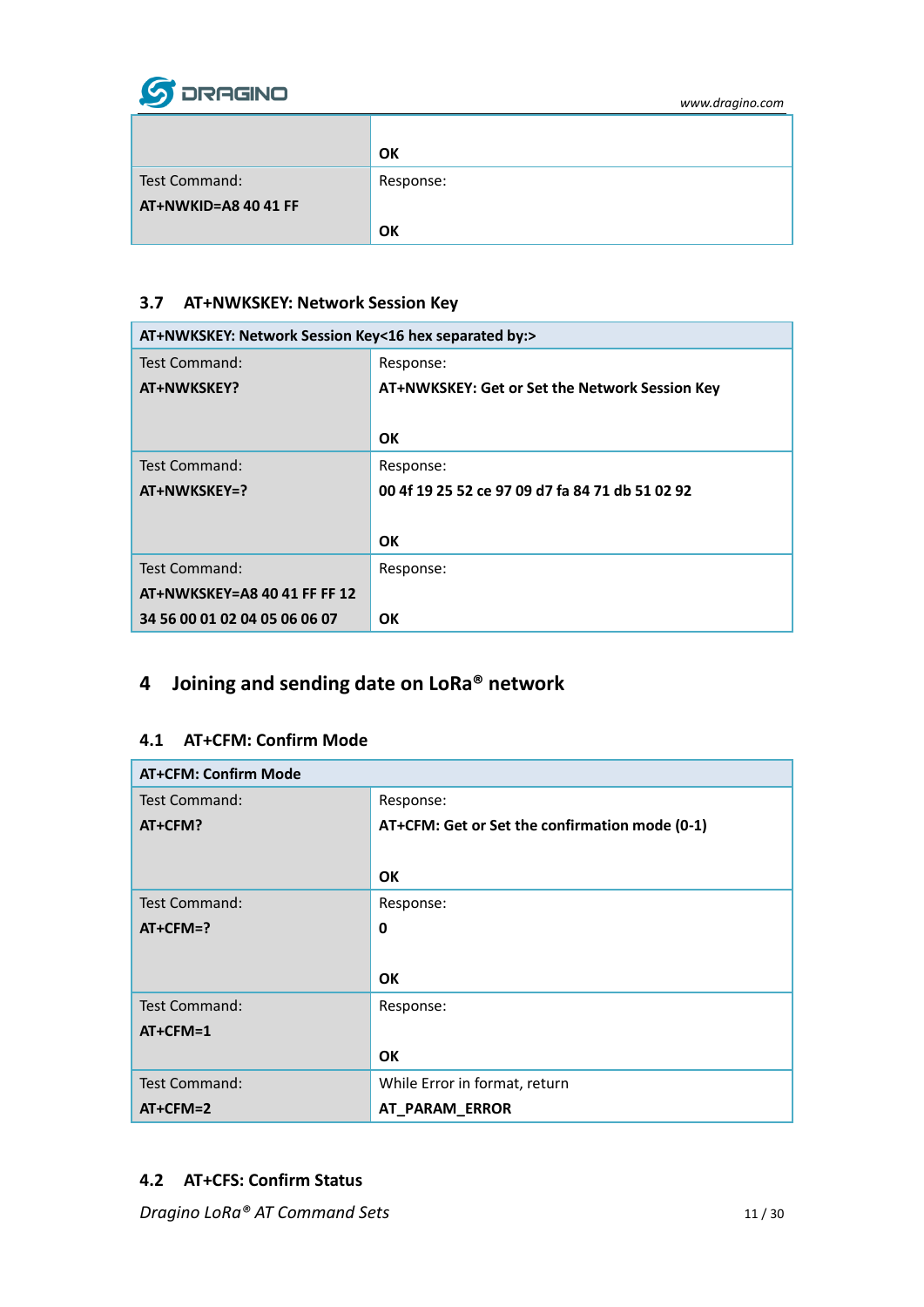

| <b>AT+ CFS: Confirm Status</b> |                                                           |
|--------------------------------|-----------------------------------------------------------|
| Test Command:                  | Response:                                                 |
| AT+CFS?                        | AT+CFS: Get confirmation status of the last AT+SEND (0-1) |
|                                |                                                           |
|                                | OK                                                        |
| Test Command:                  | Response:                                                 |
| $AT+CFS=?$                     | 0                                                         |
|                                |                                                           |
|                                | OK                                                        |

### <span id="page-11-0"></span>**4.3 AT+JOIN: Join LoRa® Network**

| AT+ JOIN: Join LoRa <sup>®</sup> Network |                               |
|------------------------------------------|-------------------------------|
| Test Command:                            | Response:                     |
| <b>AT+JOIN</b>                           |                               |
|                                          | OK                            |
| Test Command:                            | Response:                     |
| AT+ JOIN?                                | AT+JOIN: Join network         |
|                                          |                               |
|                                          | OK                            |
|                                          | While Error in format, return |
|                                          | AT_BUSY_ERROR                 |

### <span id="page-11-1"></span>**4.4 AT+NJM: LoRa® Network Join Mode**

| AT+ NJM: LoRa® Network Join Mode |                                                       |
|----------------------------------|-------------------------------------------------------|
| <b>Test Command:</b>             | Response:                                             |
| $AT+NJM=?$                       | $\mathbf{1}$                                          |
|                                  |                                                       |
|                                  | <b>OK</b>                                             |
| <b>Test Command:</b>             | Response:                                             |
| AT+NJM?                          | AT+NJM: Get or Set the Network Join Mode. (0: ABP, 1: |
|                                  | OTAA)                                                 |
|                                  |                                                       |
|                                  | <b>OK</b>                                             |
| <b>Test Command:</b>             | Response:                                             |
| $AT+NJM=0$                       |                                                       |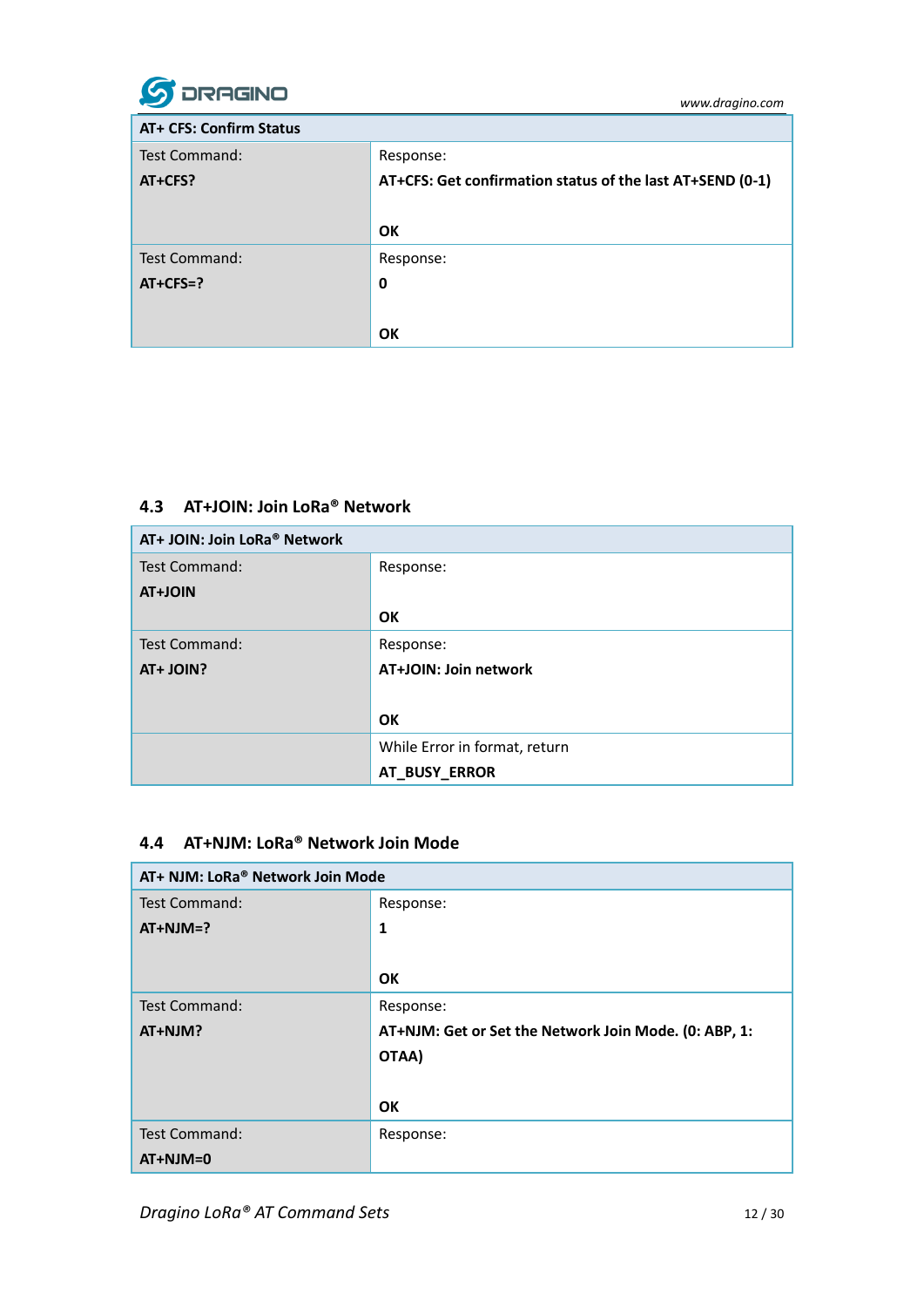

|               | OK                            |
|---------------|-------------------------------|
| Test Command: | While Error in format, return |
| $AT+NJM=2$    | <b>AT PARAM ERROR</b>         |

### <span id="page-12-0"></span>**4.5 AT+NJS: LoRa® Network Join Status**

| AT+ NJS: LoRa <sup>®</sup> Network Join Status |                             |
|------------------------------------------------|-----------------------------|
| Test Command:                                  | Response:                   |
| $AT+NJS=?$                                     | 0                           |
|                                                |                             |
|                                                | OK                          |
| Test Command:                                  | Response:                   |
| AT+NJS?                                        | AT+NJS: Get the join status |
|                                                |                             |
|                                                | OK                          |

#### <span id="page-12-1"></span>**4.6 AT+RECV: Print Last Received Data in Raw Format**

| AT+ RECV: Print Last Received Data in Raw Format <port:data></port:data> |                                                 |
|--------------------------------------------------------------------------|-------------------------------------------------|
| <b>Test Command:</b>                                                     | Response:                                       |
| $AT+RECV=?$                                                              | 0:                                              |
|                                                                          |                                                 |
|                                                                          | OK                                              |
| Test Command:                                                            | Response:                                       |
| AT+RECV?                                                                 | AT+RECV: print last received data in raw format |
|                                                                          |                                                 |
|                                                                          | OK                                              |

#### <span id="page-12-2"></span>**4.7 AT+RECVB: Print Last Received Data in Binary Format**

| AT+ RECVB: Print Last Received Data in Binary Format <port:data></port:data> |                                                           |
|------------------------------------------------------------------------------|-----------------------------------------------------------|
| Test Command:                                                                | Response:                                                 |
| $AT+RECVB=?$                                                                 | 2:0010                                                    |
|                                                                              |                                                           |
|                                                                              | OK                                                        |
| <b>Test Command:</b>                                                         | Response:                                                 |
| AT+RECVB?                                                                    | AT+RECVB: print last received data in binary format (with |
|                                                                              | hexadecimal values)                                       |
|                                                                              |                                                           |
|                                                                              | OK                                                        |

#### <span id="page-12-3"></span>**4.8 AT+SEND: Send Text Data**

**Dragino LoRa® AT Command Sets** 13 / 30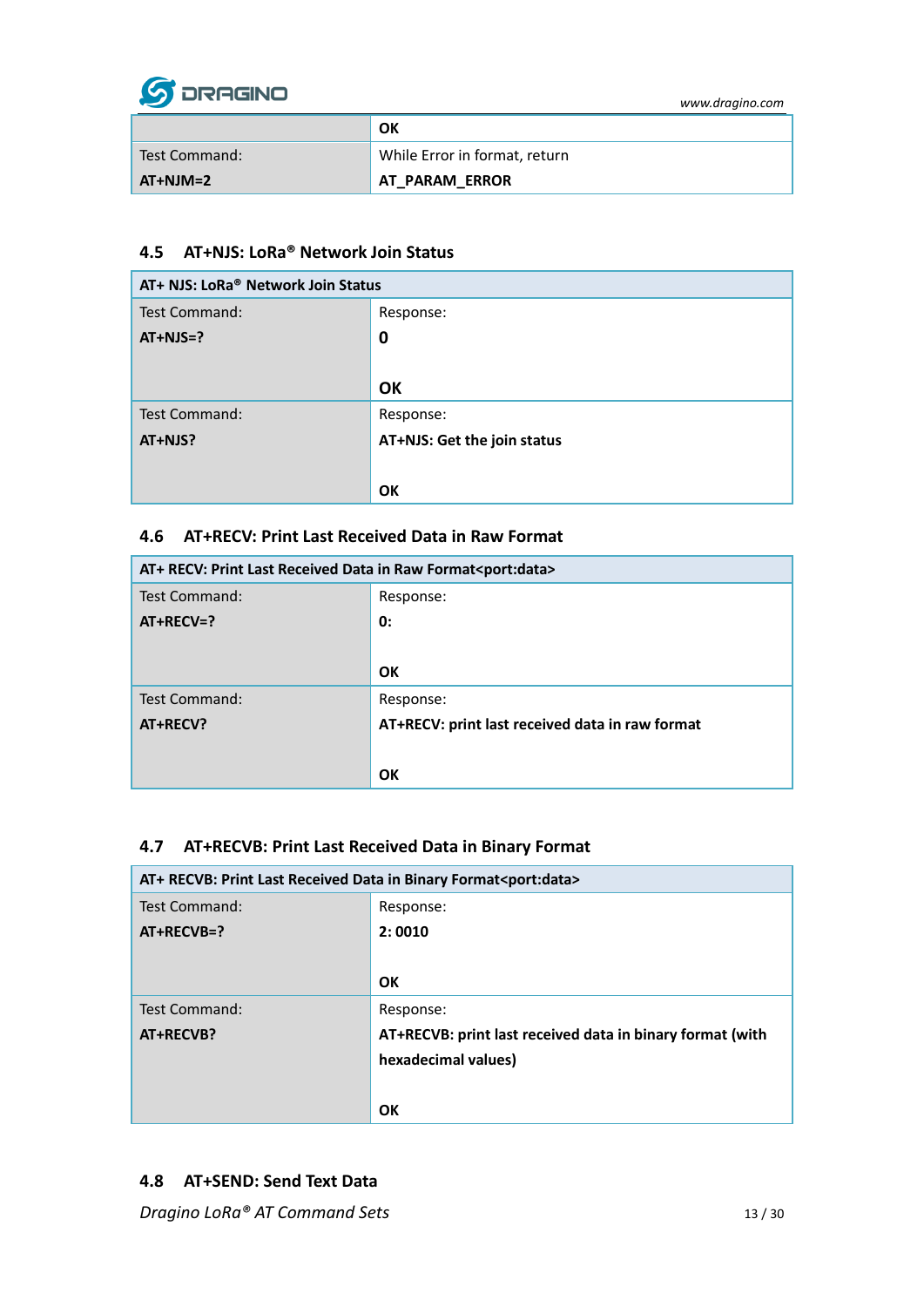

| AT+ SEND: Send Text Data <port:data></port:data> |                                                         |
|--------------------------------------------------|---------------------------------------------------------|
| Test Command:                                    | Response:                                               |
| AT+SEND?                                         | AT+SEND: Send text data along with the application port |
|                                                  |                                                         |
|                                                  | OK                                                      |
| Test Command:                                    | Response:                                               |
| AT+SEND=12:hello world                           |                                                         |
|                                                  | OK                                                      |
|                                                  | While Error in format, return                           |
|                                                  | AT_BUSY_ERROR/AT_BUSY_ERROR/AT_NO_NETWORK_JOI           |
|                                                  | <b>NED</b>                                              |

#### <span id="page-13-0"></span>**4.9 AT+SENB: Send Hexadecimal Data**

| AT+SENDB: Send Hexadecimal Data <port:data></port:data> |                                                |
|---------------------------------------------------------|------------------------------------------------|
| Test Command:                                           | Response:                                      |
| AT+SENDB?                                               | AT+SENDB: Send hexadecimal data along with the |
|                                                         | application port                               |
|                                                         |                                                |
|                                                         | OK                                             |
| Test Command:                                           | Response:                                      |
| AT+SENDB=12:abcdef012345678                             |                                                |
| 9                                                       | OK                                             |
| Test Command:                                           | While Error in format, return                  |
| AT+SENDB=abcdef0123456789                               | AT_PARAM_ERROR                                 |
|                                                         | AT_BUSY_ERROR/AT_NO_NETWORK_JOINED             |

# <span id="page-13-1"></span>**5 LoRa® network management**

#### <span id="page-13-2"></span>**5.1 AT+ADR: Adaptive Rate**

| AT+ ADR: Adaptive Rate |                                                             |
|------------------------|-------------------------------------------------------------|
| Test Command:          | Response:                                                   |
| $AT+ADR=?$             | 1                                                           |
|                        |                                                             |
|                        |                                                             |
|                        | OK                                                          |
| <b>Test Command:</b>   | Response:                                                   |
| AT+ADR?                | AT+ADR: Get or Set the Adaptive Data Rate setting. (0: off, |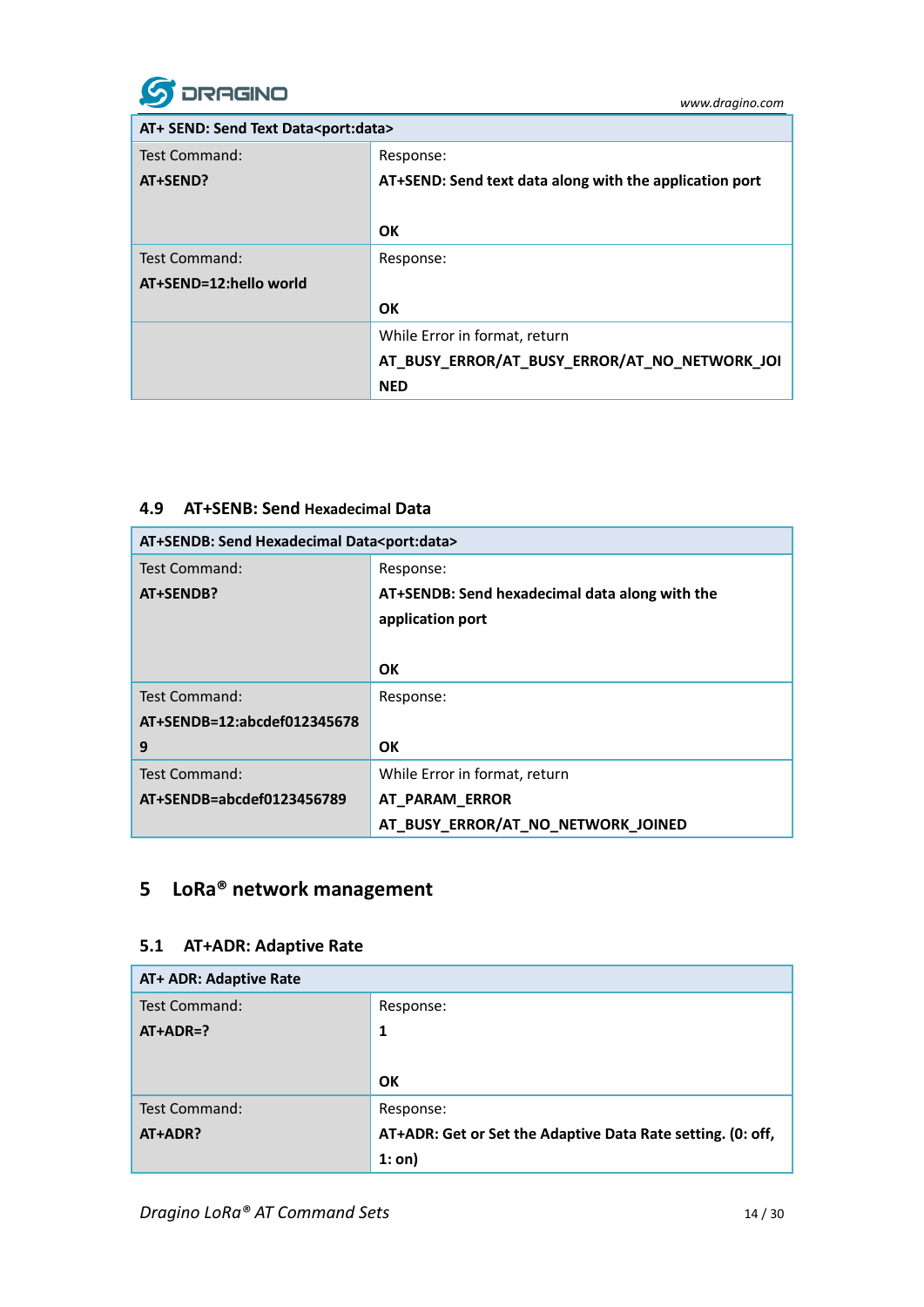

|               | OK                            |
|---------------|-------------------------------|
| Test Command: | Response:                     |
| AT+ADR=0      |                               |
|               | OK                            |
|               | While Error in format, return |
|               | AT_PARAM_ERROR                |

### <span id="page-14-0"></span>**5.2 AT+CLASS: LoRa® Class(Currently only support class A, class C)**

| AT+ CLASS: LoRa® Class |                                       |
|------------------------|---------------------------------------|
| Test Command:          | Response:                             |
| $AT+CLASS=?$           | A                                     |
|                        |                                       |
|                        | <b>OK</b>                             |
| Test Command:          | Response:                             |
| AT+CLASS?              | AT+CLASS: Get or Set the Device Class |
|                        |                                       |
|                        | OK                                    |
| <b>Test Command:</b>   | Response:                             |
| AT+CLASS=C             |                                       |
|                        | OK                                    |
|                        | While Error in format, return         |
|                        | AT_PARAM_ERROR                        |

### <span id="page-14-1"></span>**5.3 AT+DCS: Duty Cycle Setting**

| AT+ DCS: Duty Cycle Setting |                                                             |
|-----------------------------|-------------------------------------------------------------|
| Test Command:               | Response:                                                   |
| AT+DCS?                     | AT+DCS: Get or Set the ETSI Duty Cycle setting - 0=disable, |
|                             | 1=enable - Only for testing                                 |
|                             |                                                             |
|                             | <b>OK</b>                                                   |
| <b>Test Command:</b>        | Response:                                                   |
| $AT+DCS=?$                  | $\mathbf{1}$                                                |
|                             |                                                             |
|                             | <b>OK</b>                                                   |
| Test Command:               | Response:                                                   |
| $AT+DCS=1$                  |                                                             |
|                             | <b>OK</b>                                                   |
|                             | While Error in format, return                               |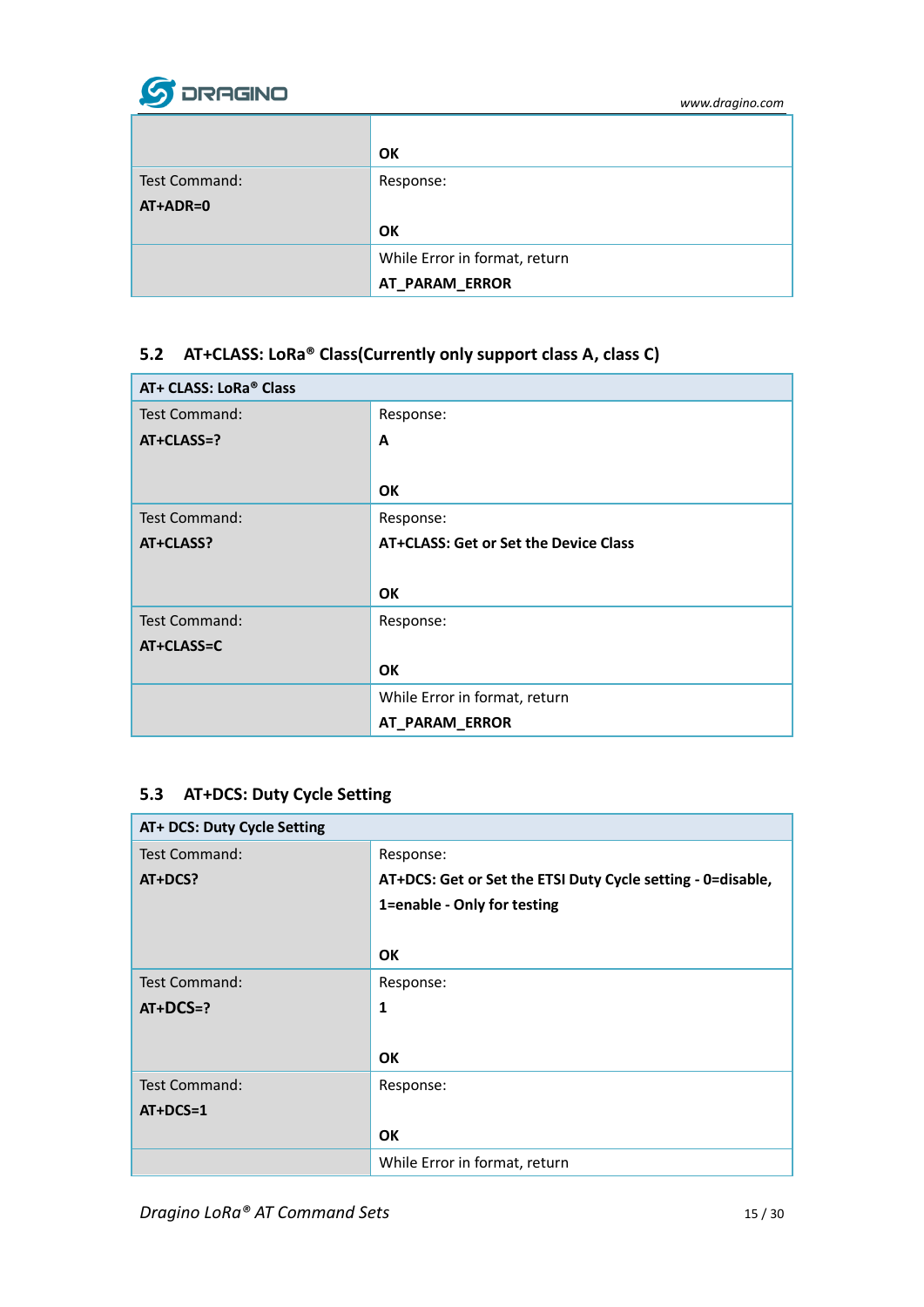

### <span id="page-15-0"></span>**5.4 AT+DR: Data Rate (Can Only be Modified after ADR=0)**

| <b>AT+DR: Data Rate</b> |                                                       |
|-------------------------|-------------------------------------------------------|
| Test Command:           | Response:                                             |
| $AT+DR=?$               | 5                                                     |
|                         |                                                       |
|                         | <b>OK</b>                                             |
| <b>Test Command:</b>    | Response:                                             |
| AT+DR?                  | Get or Set the Data Rate. (0-7 corresponding to DR_X) |
|                         |                                                       |
|                         | <b>OK</b>                                             |
| <b>Test Command:</b>    | Response:                                             |
| $AT+DR=2$               |                                                       |
|                         | <b>OK</b>                                             |
|                         | While Error in format, return                         |
|                         | AT_PARAM_ERROR                                        |

#### <span id="page-15-1"></span>**5.5 AT+FCD: Frame Counter Downlink**

| AT+ FCD: Frame Counter Downlink |                                                |
|---------------------------------|------------------------------------------------|
| Test Command:                   | Response:                                      |
| $AT+FCD=?$                      | $\mathbf 0$                                    |
|                                 |                                                |
|                                 | <b>OK</b>                                      |
| Test Command:                   | Response:                                      |
| AT+FCD?                         | AT+FCD: Get or Set the Frame Counter Downlink  |
|                                 |                                                |
|                                 | <b>OK</b>                                      |
| Test Command:                   | Response: (System will write new value to FCD) |
| AT+FCD=10                       |                                                |
|                                 | <b>OK</b>                                      |
|                                 | While Error in format, return                  |
|                                 | AT_PARAM_ERROR                                 |

### <span id="page-15-2"></span>**5.6 AT+FCU: Frame Counter Uplink**

| AT+ FCU: Frame Counter Uplink |           |
|-------------------------------|-----------|
| Test Command:                 | Response: |
| $AT+FCU=?$                    | 0         |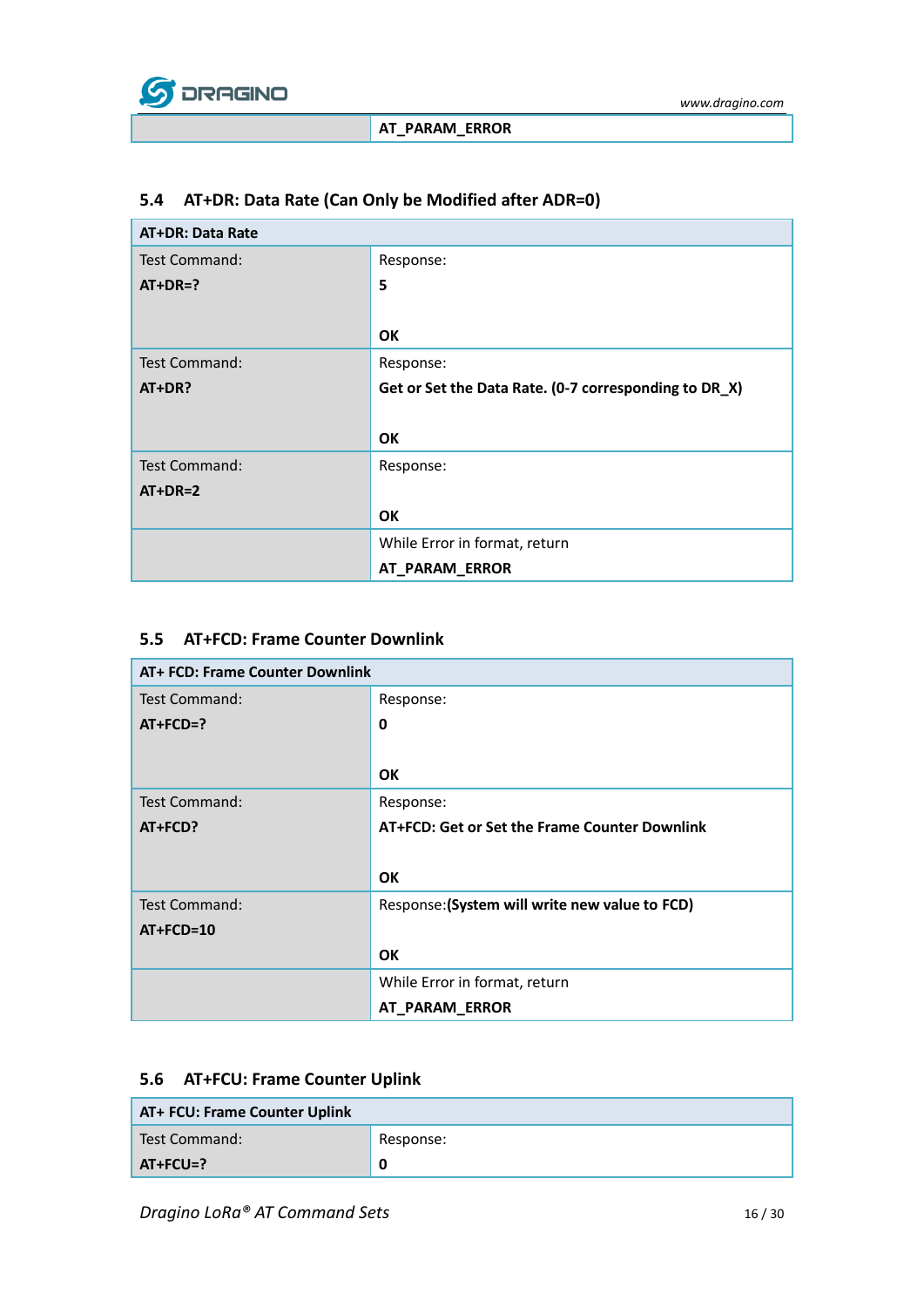

|                      | <b>OK</b>                                   |
|----------------------|---------------------------------------------|
| <b>Test Command:</b> | Response:                                   |
| AT+FCU?              | AT+FCU: Get or Set the Frame Counter Uplink |
|                      |                                             |
|                      | <b>OK</b>                                   |
| Test Command:        | Response:                                   |
| $AT+FCU=10$          |                                             |
|                      | OK                                          |
| <b>Test Command:</b> | Response:                                   |
| AT+ FCU=10.1         | While Error in format, return               |
|                      | AT_PARAM_ERROR                              |

### <span id="page-16-0"></span>**5.7 AT+JN1DL: Join Accept Delay1**

| AT+ JN1DL: Join Accept Delay1 |                                                        |
|-------------------------------|--------------------------------------------------------|
| <b>Test Command:</b>          | Response:                                              |
| $AT+JN1DL=?$                  | 5000                                                   |
|                               |                                                        |
|                               | <b>OK</b>                                              |
| <b>Test Command:</b>          | Response:                                              |
| AT+JN1DL?                     | AT+JN1DL: Get or Set the Join Accept Delay between the |
|                               | end of the Tx and the Join Rx Window 1 in ms           |
|                               |                                                        |
|                               | <b>OK</b>                                              |
| Test Command:                 | Response:                                              |
| AT+JN1DL=10000                |                                                        |
|                               | <b>OK</b>                                              |
|                               | While Error in format, return                          |
|                               | AT_PARAM_ERROR/AT_BUSY_ERROR                           |

# <span id="page-16-1"></span>**5.8 AT+JN2DL: Join Accept Delay2**

| AT+ JN2DL: Join Accept Delay2 |           |
|-------------------------------|-----------|
| Test Command:                 | Response: |
| $AT+JN2DL=?$                  | 6000      |
|                               |           |
|                               | OK        |
| Test Command:                 | Response: |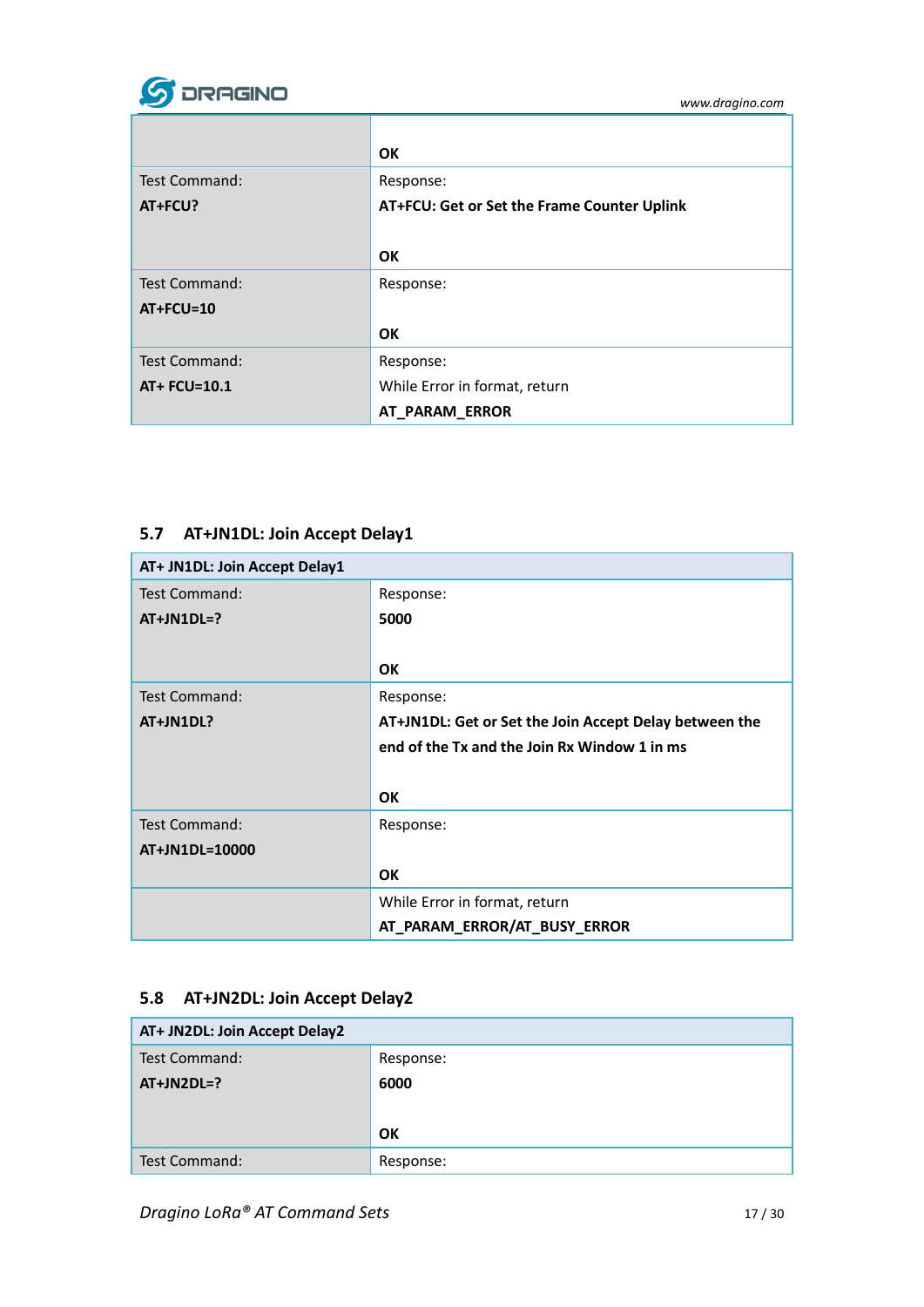

| AT+JN2DL?      | AT+JN2DL: Get or Set the Join Accept Delay between the<br>end of the Tx and the Join Rx Window 2 in ms |
|----------------|--------------------------------------------------------------------------------------------------------|
|                | OK                                                                                                     |
| Test Command:  | Response:                                                                                              |
| AT+JN2DL=20000 |                                                                                                        |
|                | <b>OK</b>                                                                                              |
|                | While Error in format, return                                                                          |
|                | AT_PARAM_ERROR/AT_BUSY_ERROR                                                                           |

### <span id="page-17-0"></span>**5.9 AT+PNM: Public Network Mode**

| AT+ PNM: Public Network Mode |                                                         |
|------------------------------|---------------------------------------------------------|
| Test Command:                | Response:                                               |
| $AT+PMM=?$                   | $\mathbf{1}$                                            |
|                              |                                                         |
|                              | <b>OK</b>                                               |
| <b>Test Command:</b>         | Response:                                               |
| AT+PNM?                      | AT+PNM: Get or Set the public network mode. (0: off, 1: |
|                              | on)                                                     |
|                              |                                                         |
|                              | <b>OK</b>                                               |
| <b>Test Command:</b>         | Response: (System will write new value to PNM)          |
| $AT+PMM=1$                   |                                                         |
|                              | <b>OK</b>                                               |
|                              | While Error in format, return                           |
|                              | AT_PARAM_ERROR/AT_BUSY_ERROR                            |

### <span id="page-17-1"></span>**5.10 AT+RX1DL: Receive Delay1**

| AT+ RX1DL: Receive Delay1 |                                                          |
|---------------------------|----------------------------------------------------------|
| Test Command:             | Response:                                                |
| $AT+RX1DL=?$              | 1000                                                     |
|                           |                                                          |
|                           | OK                                                       |
| <b>Test Command:</b>      | Response:                                                |
| AT+RX1DL?                 | AT+RX1DL: Get or Set the delay between the end of the Tx |
|                           | and the Rx Window 1 in ms                                |
|                           |                                                          |
|                           | OK                                                       |
| <b>Test Command:</b>      | Response:                                                |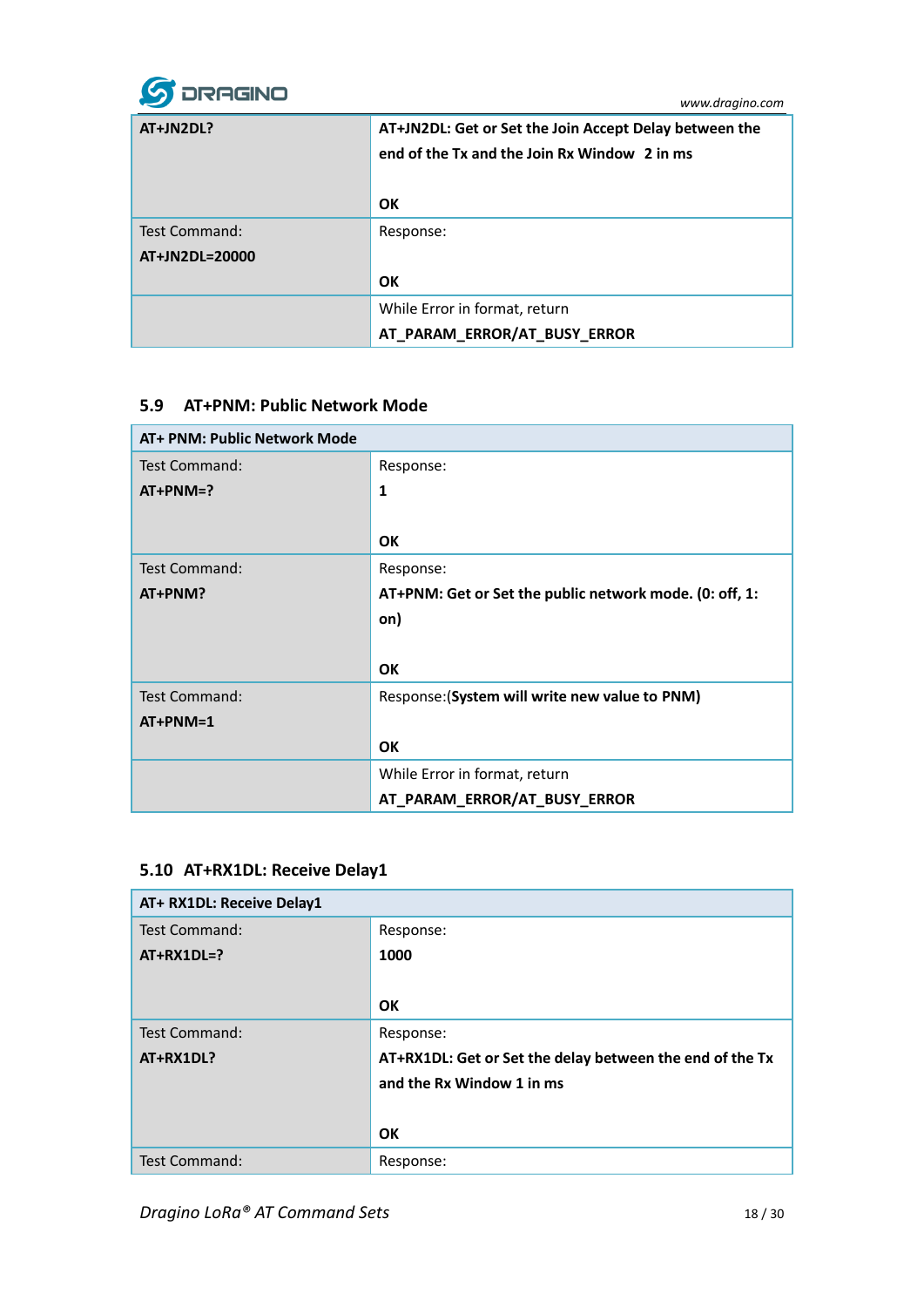

| AT+RX1DL=1500 |                               |
|---------------|-------------------------------|
|               | ΟK                            |
|               | While Error in format, return |
|               | AT_BUSY_ERROR/AT_PARAM_ERROR  |

#### <span id="page-18-0"></span>**5.11 AT+RX2DL: Receive Delay2**

| AT+ RX2DL: Receive Delay2 |                                                          |
|---------------------------|----------------------------------------------------------|
| <b>Test Command:</b>      | Response:                                                |
| $AT+RX2DL=?$              | 2000                                                     |
|                           |                                                          |
|                           | <b>OK</b>                                                |
| <b>Test Command:</b>      | Response:                                                |
| AT+RX2DL?                 | AT+RX2DL: Get or Set the delay between the end of the Tx |
|                           | and the Rx Window 2 in ms                                |
|                           |                                                          |
|                           | <b>OK</b>                                                |
| <b>Test Command:</b>      | Response:                                                |
| AT+RX2DL=2500             |                                                          |
|                           | OK                                                       |
|                           | While Error in format, return                            |
|                           | AT_BUSY_ERROR/AT_PARAM_ERROR                             |

#### <span id="page-18-1"></span>**5.12 AT+RX2DR: Rx2 Window Data Rate**

| AT+ RX2DR: Rx2 Window Data Rate |                                                    |
|---------------------------------|----------------------------------------------------|
| Test Command:                   | Response:                                          |
| $AT+RX2DR=?$                    |                                                    |
|                                 | <b>OK</b>                                          |
| <b>Test Command:</b>            | Response:                                          |
| AT+RX2DR?                       | AT+RX2DR: Get or Set the Rx2 window data rate (0-7 |
|                                 | corresponding to DR_X)                             |
|                                 |                                                    |
|                                 | <b>OK</b>                                          |
| <b>Test Command:</b>            | Response:                                          |
| $AT+RX2DR=6$                    |                                                    |
|                                 | <b>OK</b>                                          |
|                                 | Response:                                          |
|                                 | While Error in format, return                      |
|                                 | AT_PARAM_ERROR                                     |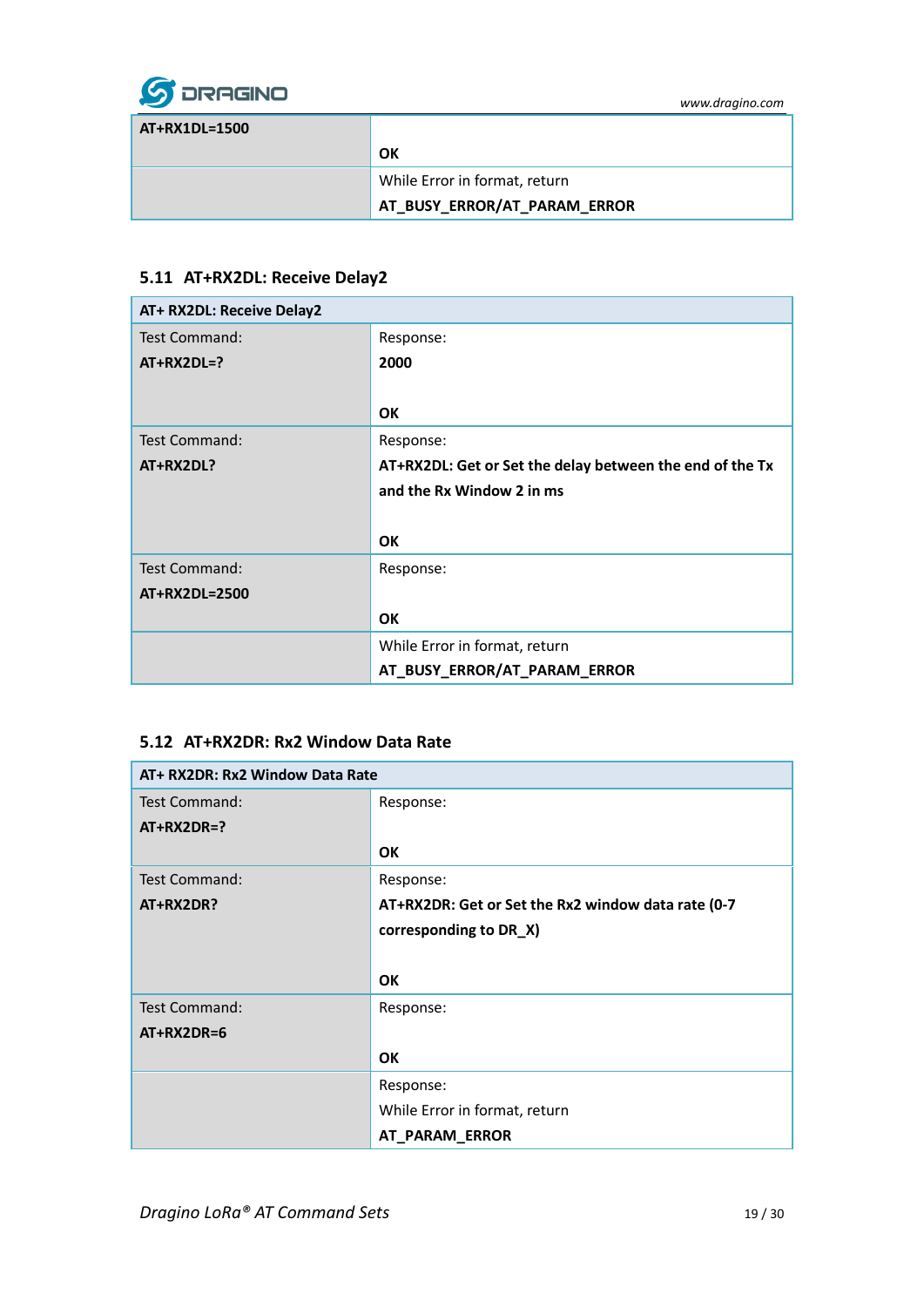

### <span id="page-19-0"></span>**5.13 AT+RX2FQ: Rx2 Window Frequency**

| AT+ RX2FQ: Rx2 Window Frequency |                                               |  |  |  |  |  |
|---------------------------------|-----------------------------------------------|--|--|--|--|--|
| Test Command:                   | Response:                                     |  |  |  |  |  |
| $AT+RX2FQ=?$                    | 434665000                                     |  |  |  |  |  |
|                                 |                                               |  |  |  |  |  |
|                                 | <b>OK</b>                                     |  |  |  |  |  |
| Test Command:                   | Response:                                     |  |  |  |  |  |
| AT+RX2FQ?                       | AT+RX2FQ: Get or Set the Rx2 window frequency |  |  |  |  |  |
|                                 |                                               |  |  |  |  |  |
|                                 | <b>OK</b>                                     |  |  |  |  |  |
| <b>Test Command:</b>            | Response:                                     |  |  |  |  |  |
| AT+RX2FQ=434665000              |                                               |  |  |  |  |  |
|                                 | <b>OK</b>                                     |  |  |  |  |  |
|                                 | While Error in format, return                 |  |  |  |  |  |
|                                 | AT_BUSY_ERROR / AT_BUSY_ERROR                 |  |  |  |  |  |

#### <span id="page-19-1"></span>**5.14 AT+TXP: Transmit Power**

| <b>AT+ TXP: Transmit Power</b> |                                                           |
|--------------------------------|-----------------------------------------------------------|
| Test Command:                  | Response:                                                 |
| $AT+TXP=?$                     | $\mathbf 0$                                               |
|                                |                                                           |
|                                | OK                                                        |
| <b>Test Command:</b>           | Response:                                                 |
| $AT+TXP?$                      | AT+TXP: Get or Set the Transmit Power (0-5, MAX:0, MIN:5, |
|                                | according to LoRaWAN Spec)                                |
|                                |                                                           |
|                                | <b>OK</b>                                                 |
| <b>Test Command:</b>           | Response:                                                 |
| $AT+TXP=1$                     |                                                           |
|                                | <b>OK</b>                                                 |
|                                | While Error in format, return                             |
|                                | AT PARAM ERROR                                            |

### <span id="page-19-2"></span>**5.15 AT+RSSI: RSSI of the Last Received Packet**

| AT+ RSSI: RSSI of the Last Received Packet |           |  |  |  |
|--------------------------------------------|-----------|--|--|--|
| Test Command:                              | Response: |  |  |  |
| $AT+RSSI=?$                                | 0         |  |  |  |
|                                            |           |  |  |  |
|                                            | OK        |  |  |  |
| Test Command:                              | Response: |  |  |  |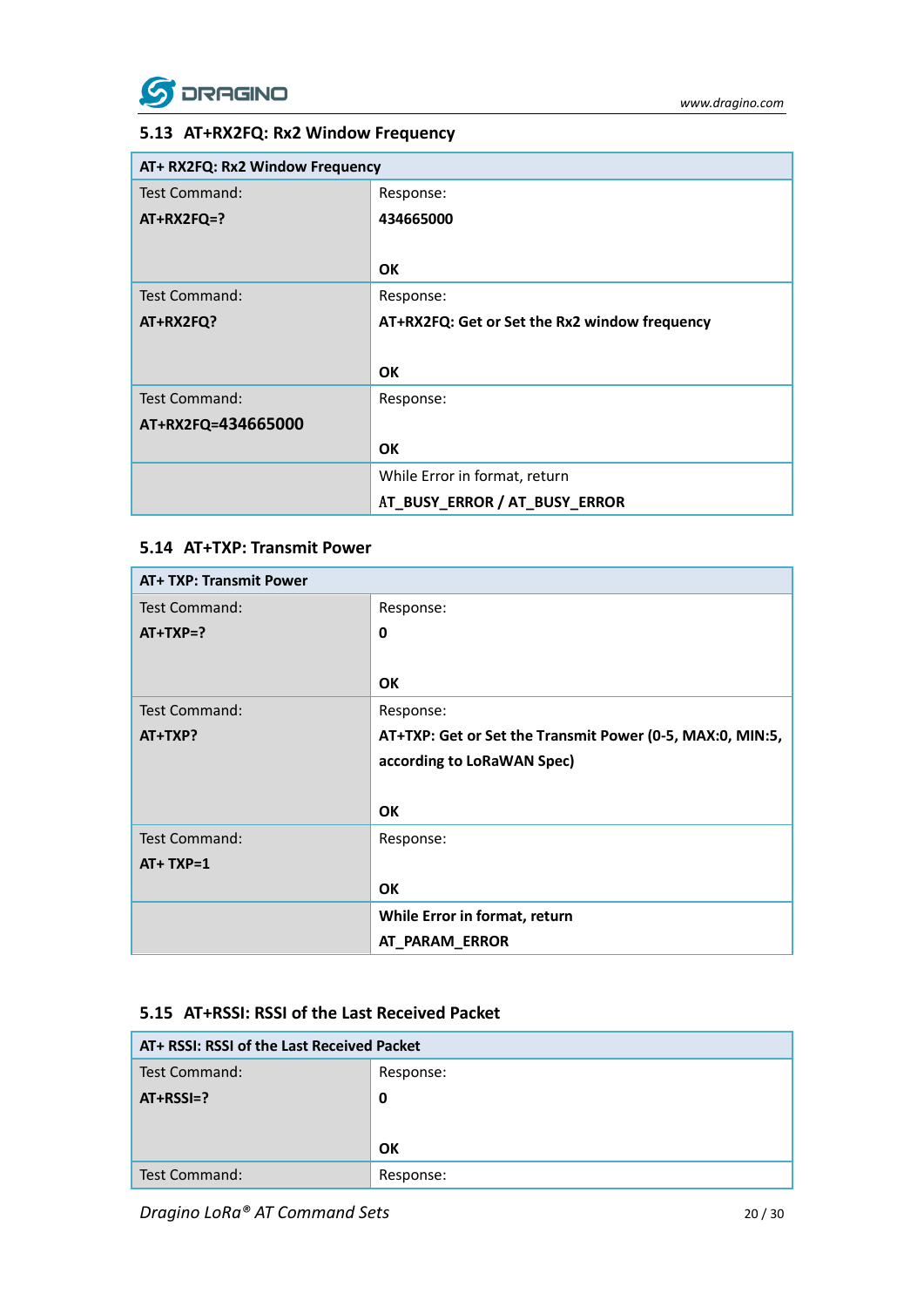

**AT+RSSI? AT+RSSI: Get the RSSI of the last received packet OK**

### <span id="page-20-0"></span>**5.16 AT+SNR: SNR of the Last Received Packet**

| AT+ SNR: SNR of the Last Received Packet |                                                 |  |  |  |
|------------------------------------------|-------------------------------------------------|--|--|--|
| <b>Test Command:</b>                     | Response:                                       |  |  |  |
| $AT+SNR=?$                               | 0                                               |  |  |  |
|                                          |                                                 |  |  |  |
|                                          | OK                                              |  |  |  |
| <b>Test Command:</b>                     | Response:                                       |  |  |  |
| AT+SNR?                                  | AT+SNR: Get the SNR of the last received packet |  |  |  |
|                                          |                                                 |  |  |  |
|                                          | OK                                              |  |  |  |

### <span id="page-20-1"></span>**5.17 AT+PORT: Application Port**

| <b>AT+PORT: Application Port</b> |                                          |
|----------------------------------|------------------------------------------|
| <b>Test Command:</b>             | Response:                                |
| AT+PORT=21                       |                                          |
|                                  | OK                                       |
| Test Command:                    | Response:                                |
| AT+PORT?                         | AT+PORT: Get or set the application port |
|                                  |                                          |
|                                  | <b>OK</b>                                |
| <b>Test Command:</b>             | Response:                                |
| AT+PORT=?                        | 21                                       |
|                                  |                                          |
|                                  | <b>OK</b>                                |

### <span id="page-20-2"></span>**5.18 AT+CHS: Single Channel Mode**

| AT+ CHS: Single Channel Mode |                                                            |
|------------------------------|------------------------------------------------------------|
| <b>Test Command:</b>         | Response:                                                  |
| $AT+CHS=?$                   | $\boldsymbol{0}$                                           |
|                              |                                                            |
|                              | OK                                                         |
| Test Command:                | Response:                                                  |
| AT+CHS?                      | AT+CHS: Get or Set Frequency (Unit: Hz) for Single Channel |
|                              | Mode                                                       |
|                              |                                                            |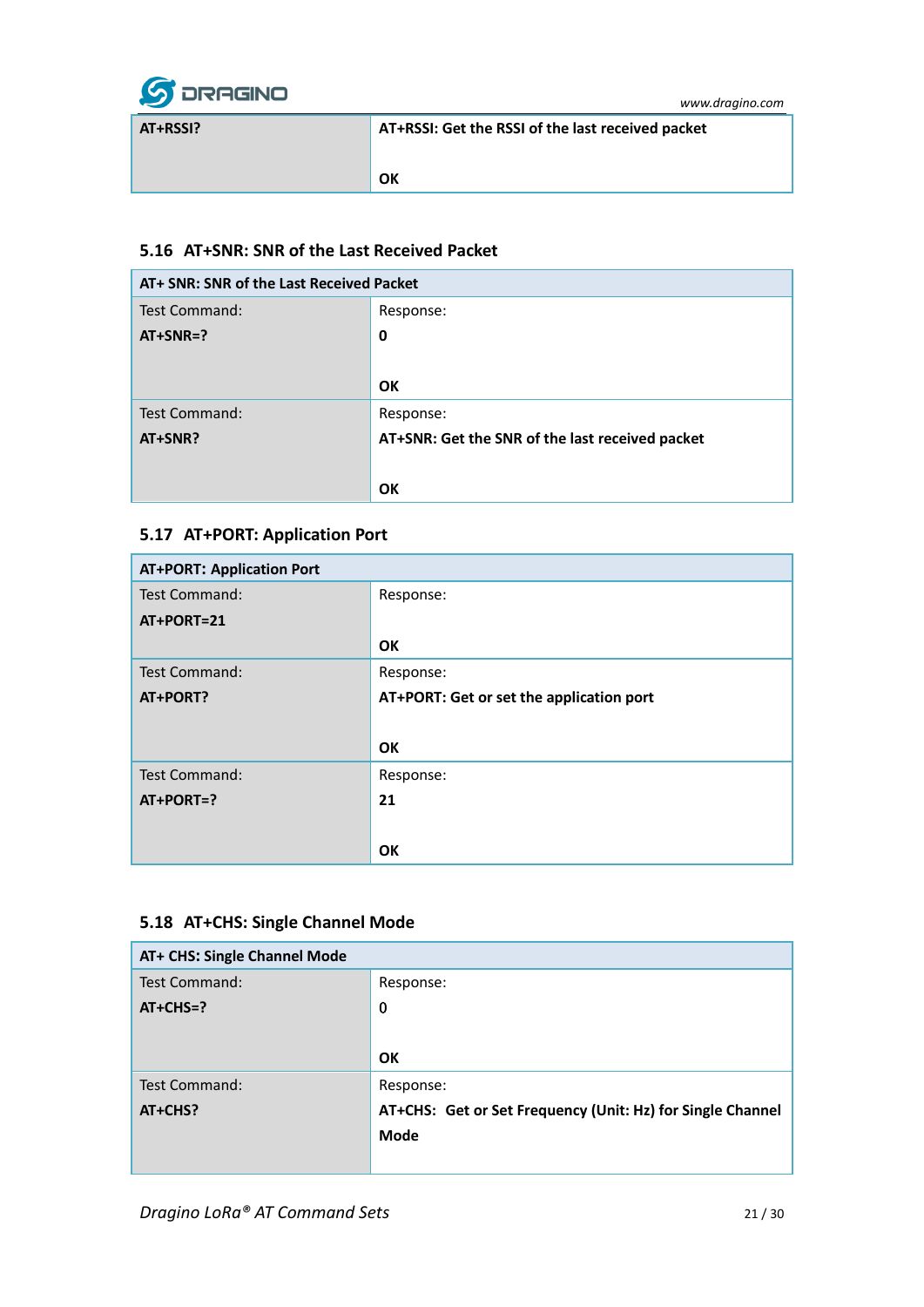

|                   | OK        |
|-------------------|-----------|
| Test Command:     | Response: |
| AT+CHS =868100000 |           |
|                   | OK        |

### <span id="page-21-0"></span>**5.19 AT+CHE: Eight Channel Mode**

| <b>AT+CHE: Eight Channel Mode</b> |                                                  |
|-----------------------------------|--------------------------------------------------|
| Test Command:                     | Response:                                        |
| $AT+CHE=?$                        | 1                                                |
|                                   | 902.3 902.5 902.7 902.9 903.1 903.3 903.5 903.7  |
|                                   |                                                  |
|                                   | <b>OK</b>                                        |
| <b>Test Command:</b>              | Response:                                        |
| AT+CHE?                           | AT+CHE: Get or Set eight channels mode, Only for |
|                                   | US915,AU915,CN470                                |
|                                   |                                                  |
|                                   | <b>OK</b>                                        |
| <b>Test Command:</b>              | Response:                                        |
| $AT+CHE=1$                        |                                                  |
|                                   | <b>OK</b>                                        |

| <b>CHE</b> | CN470 Uplink Channels (125KHz, 4/5, Unit: MHz, CHS=0)                          |       |       |  |             |  |  |  |                                       |
|------------|--------------------------------------------------------------------------------|-------|-------|--|-------------|--|--|--|---------------------------------------|
|            | <b>ENABLE Channel 80-95</b>                                                    |       |       |  |             |  |  |  |                                       |
|            | 486.5   486.7   486.9   487.1   487.3   487.5   487.7   Channel 80-87<br>486.3 |       |       |  |             |  |  |  |                                       |
|            | 487.9                                                                          | 488.1 | 488.3 |  | 488.5 488.7 |  |  |  | 488.9   489.1   489.3   Channel 88-95 |

| <b>CHE</b> | US915 Uplink Channels(125KHz,4/5, Unit: MHz, CHS=0) |       |       |       |       |       |       |       |               |
|------------|-----------------------------------------------------|-------|-------|-------|-------|-------|-------|-------|---------------|
| 0          | <b>ENABLE Channel 0-63</b>                          |       |       |       |       |       |       |       |               |
| 1          | 902.3                                               | 902.5 | 902.7 | 902.9 | 903.1 | 903.3 | 903.5 | 903.7 | Channel 0-7   |
| 2          | 903.9                                               | 904.1 | 904.3 | 904.5 | 904.7 | 904.9 | 905.1 | 905.3 | Channel 8-15  |
| 3          | 905.5                                               | 905.7 | 905.9 | 906.1 | 906.3 | 906.5 | 906.7 | 906.9 | Channel 16-23 |
| 4          | 907.1                                               | 907.3 | 907.5 | 907.7 | 907.9 | 908.1 | 908.3 | 908.5 | Channel 24-31 |
| 5          | 908.7                                               | 908.9 | 909.1 | 909.3 | 909.5 | 909.7 | 909.9 | 910.1 | Channel 32-39 |
| 6          | 910.3                                               | 910.5 | 910.7 | 910.9 | 911.1 | 911.3 | 911.5 | 911.7 | Channel 40-47 |
| 7          | 911.9                                               | 912.1 | 912.3 | 912.5 | 912.7 | 912.9 | 913.1 | 913.3 | Channel 48-55 |
| 8          | 913.5                                               | 913.7 | 913.9 | 914.1 | 914.3 | 914.5 | 914.7 | 914.9 | Channel 56-63 |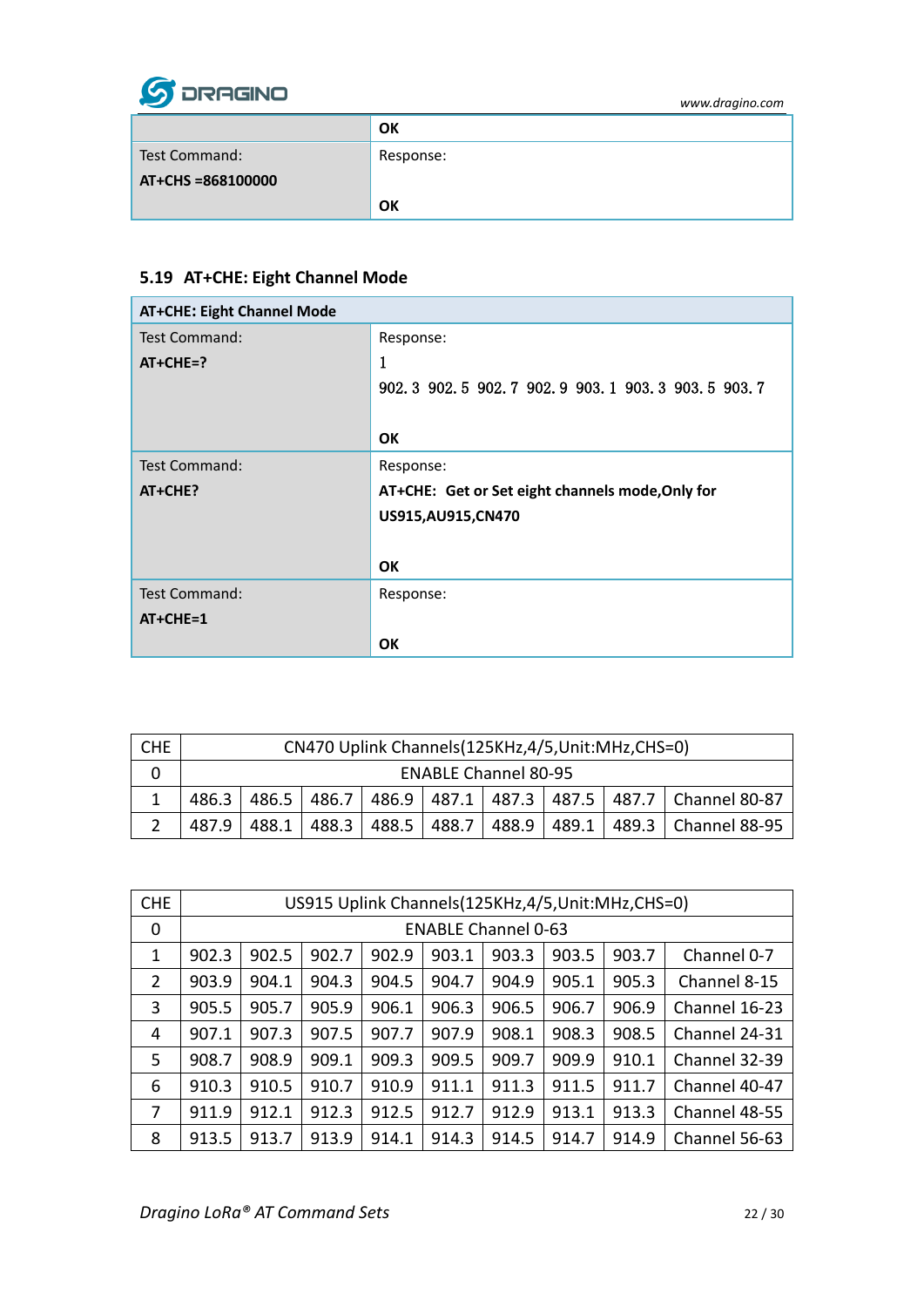

| <b>CHE</b>     | AU915 Uplink Channels(125KHz,4/5, Unit: MHz, CHS=0) |       |       |       |       |       |       |       |               |
|----------------|-----------------------------------------------------|-------|-------|-------|-------|-------|-------|-------|---------------|
| 0              | <b>ENABLE Channel 0-63</b>                          |       |       |       |       |       |       |       |               |
| 1              | 915.2                                               | 915.4 | 915.6 | 915.8 | 916   | 916.2 | 916.4 | 916.6 | Channel 0-7   |
| $\overline{2}$ | 916.8                                               | 917   | 917.2 | 917.4 | 917.6 | 917.8 | 918   | 918.2 | Channel 8-15  |
| 3              | 918.4                                               | 918.6 | 918.8 | 919   | 919.2 | 919.4 | 919.6 | 919.8 | Channel 16-23 |
| 4              | 920                                                 | 920.2 | 920.4 | 920.6 | 920.8 | 921   | 921.2 | 921.4 | Channel 24-31 |
| 5.             | 921.6                                               | 921.8 | 922   | 922.2 | 922.4 | 922.6 | 922.8 | 923   | Channel 32-39 |
| 6              | 923.2                                               | 923.4 | 923.6 | 923.8 | 924   | 924.2 | 924.4 | 924.6 | Channel 40-47 |
| 7              | 924.8                                               | 925   | 925.2 | 925.4 | 925.6 | 925.8 | 926   | 926.2 | Channel 48-55 |
| 8              | 926.4                                               | 926.6 | 926.8 | 927   | 927.2 | 927.4 | 927.6 | 927.8 | Channel 56-63 |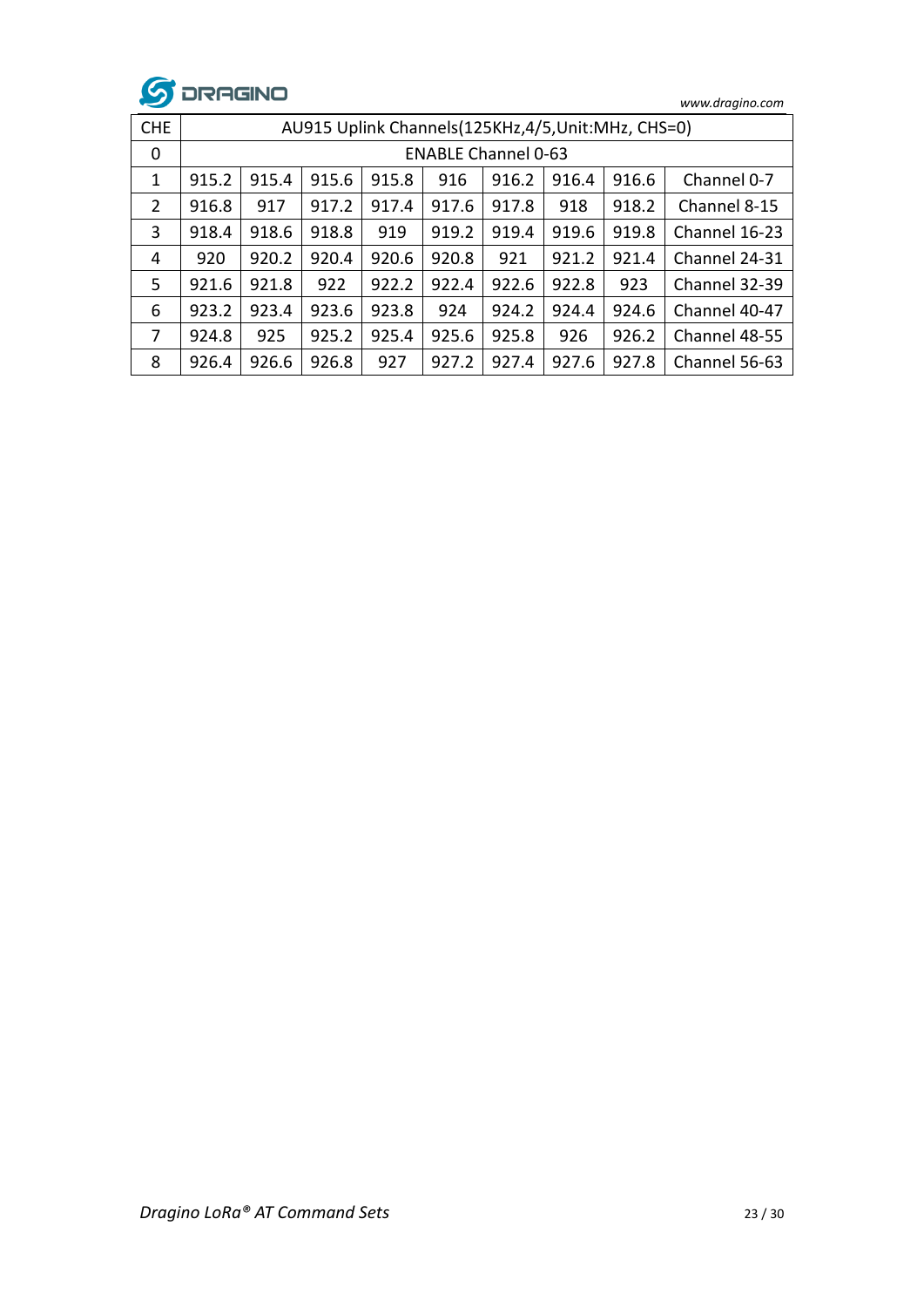

| AT+SGM: Include/exclude motion sensor value in payload |                                                         |
|--------------------------------------------------------|---------------------------------------------------------|
| <b>Test Command:</b>                                   | Response:                                               |
| $AT+SGM=?$                                             | 0                                                       |
|                                                        |                                                         |
|                                                        | OK                                                      |
| <b>Test Command:</b>                                   | Response:                                               |
| AT+SGM?                                                | Include/exclude motion sensor value in payload          |
|                                                        | 1: exclude                                              |
|                                                        | 0: include                                              |
|                                                        |                                                         |
|                                                        | If motion sensor disable: total payload become 11 bytes |
|                                                        | If motion sensor enable: total payload become 15 bytes  |
|                                                        |                                                         |
|                                                        | <b>OK</b>                                               |
| <b>Test Command:</b>                                   | Response:                                               |
| AT+SGM=1                                               |                                                         |
|                                                        | OK                                                      |

#### <span id="page-23-0"></span>**5.20 AT+SGM: Include/exclude motion sensor value in payload**

#### <span id="page-23-1"></span>**5.21 AT+ACE: Get or set the Alarm Packet transmission interval**

| AT+ACE: Get or set the Alarm data transmission interval in ms (default:60000) |                                                       |
|-------------------------------------------------------------------------------|-------------------------------------------------------|
| Test Command:                                                                 | Response:                                             |
| $AT+ACE=?$                                                                    | 60000                                                 |
|                                                                               |                                                       |
|                                                                               | OK                                                    |
| Test Command:                                                                 | Response:                                             |
| AT+ACE?                                                                       | Get or set the Alarm data transmission interval in ms |
|                                                                               |                                                       |
|                                                                               | OK                                                    |
| Test Command:                                                                 | Response:                                             |
| AT+ACE=30000                                                                  |                                                       |
|                                                                               | <b>OK</b>                                             |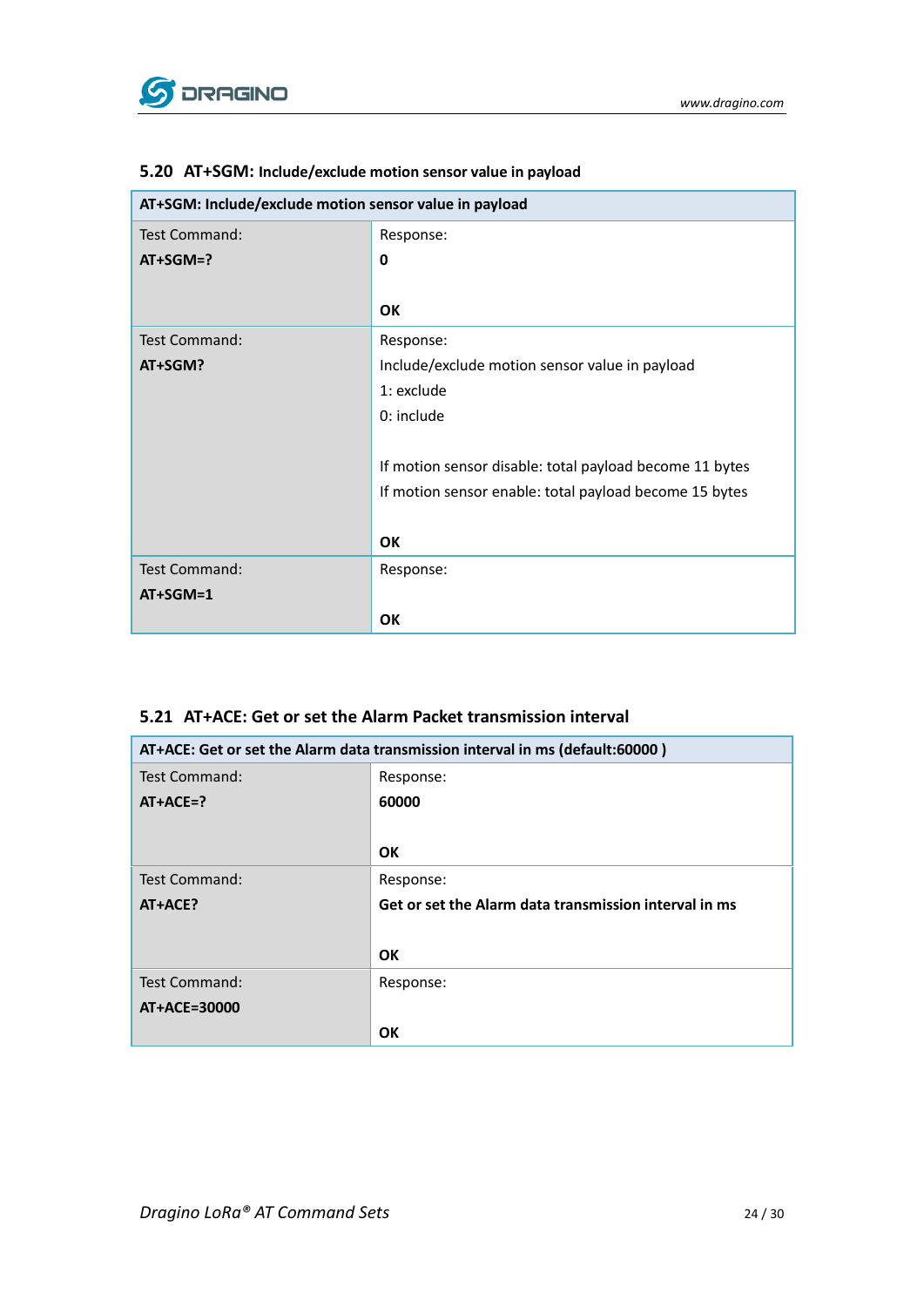

| AT+KAT: Get or set the keep alive time transmit interval in ms (default: 21600000ms / 6hour) |                                               |
|----------------------------------------------------------------------------------------------|-----------------------------------------------|
| Test Command:                                                                                | Response:                                     |
| $AT+KAT=?$                                                                                   | 21600000                                      |
|                                                                                              |                                               |
|                                                                                              | <b>OK</b>                                     |
| Test Command:                                                                                | Response:                                     |
| AT+KAT?                                                                                      | Get or set the keep alive time interval in ms |
|                                                                                              |                                               |
|                                                                                              | OK                                            |
| Test Command:                                                                                | Response:                                     |
| AT+KAT=600000                                                                                |                                               |
|                                                                                              | <b>OK</b>                                     |

### <span id="page-24-0"></span>**5.22 AT+KAT: Get or set the keep alive time data transmission interval**

#### <span id="page-24-1"></span>**5.23 AT+LON: Disable/Enable LED flashing**

| AT+LON: Get or Set the LED status of position, downlink and uplink(default:1) |                                                              |
|-------------------------------------------------------------------------------|--------------------------------------------------------------|
| <b>Test Command:</b>                                                          | Response:                                                    |
| $AT+LON=?$                                                                    | $\mathbf{1}$                                                 |
|                                                                               |                                                              |
|                                                                               | <b>OK</b>                                                    |
| <b>Test Command:</b>                                                          | Response:                                                    |
| AT+LON?                                                                       | Get or set the LED flashing of position, downlink and uplink |
|                                                                               | (Disable(0), Enable (1))                                     |
|                                                                               |                                                              |
|                                                                               | OK                                                           |
| <b>Test Command:</b>                                                          | Response:                                                    |
| AT+LON=0                                                                      |                                                              |
|                                                                               | OK                                                           |

#### <span id="page-24-2"></span>**5.24 AT+MLON: Set LED status for movement detection (use for debug purpose)**

| AT+MLON: Get or set the LED of movement detection (default:0) |           |
|---------------------------------------------------------------|-----------|
| Test Command:                                                 | Response: |
| AT+MLON=?                                                     | 0         |
|                                                               |           |
|                                                               | ΟK        |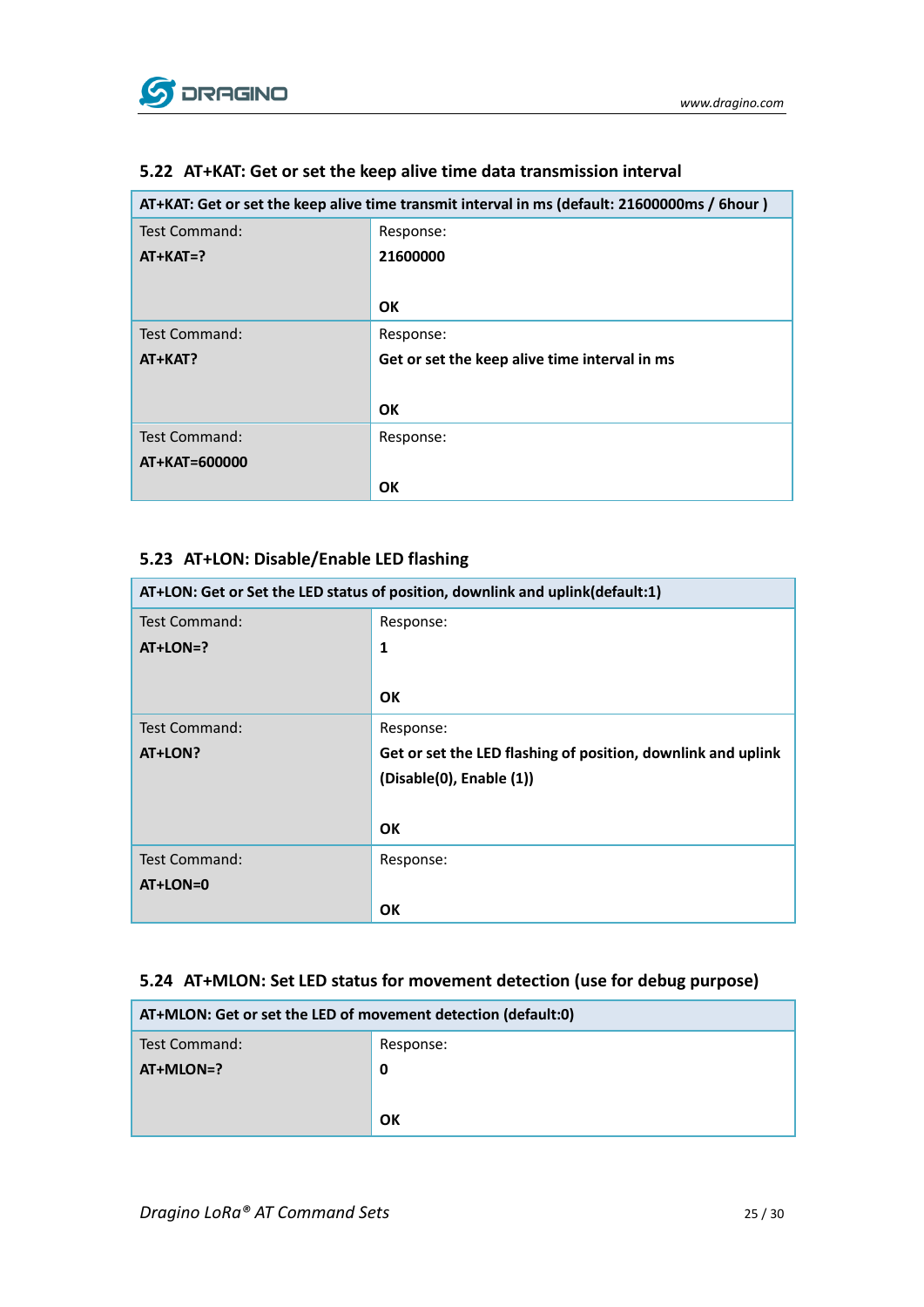

| Test Command: | Response:                                |
|---------------|------------------------------------------|
| AT+MLON?      | Get or set the LED of movement detection |
|               | (Disable(0), Enable (1))                 |
|               |                                          |
|               |                                          |
|               | OK                                       |
| Test Command: | Response:                                |
| AT+MLON=1     |                                          |

#### <span id="page-25-0"></span>**5.25 AT+MD: Set movement detection mode**

| AT+ MD: Get or set the mode of movement detection (default: 1) |                                                          |
|----------------------------------------------------------------|----------------------------------------------------------|
| Test Command:                                                  | Response:                                                |
| $AT+MD=?$                                                      | 1                                                        |
|                                                                |                                                          |
|                                                                | OK                                                       |
| <b>Test Command:</b>                                           | Response:                                                |
| AT+MD?                                                         | Get or set the mode of motion detection                  |
|                                                                | (0:Disable,1:Move,2:Collide,3:Customized)                |
|                                                                |                                                          |
|                                                                | ΟK                                                       |
| <b>Test Command:</b>                                           | Response:                                                |
| $AT+MD=0$                                                      |                                                          |
|                                                                | <b>OK</b>                                                |
| <b>Test Command:</b>                                           | Response:                                                |
| $AT+MD=1$                                                      |                                                          |
|                                                                | ΟK                                                       |
| Test Command:                                                  | Response:                                                |
| $AT+MD=2$                                                      |                                                          |
|                                                                | ΟK                                                       |
| Test Command:                                                  | Response:                                                |
| AT+MD=3,200,11                                                 | OK                                                       |
|                                                                |                                                          |
| (threshold and ODR must < 255,                                 | Threshold: Motion Interrupt sensitivity.                 |
| Adjust these two value will have                               | This register holds the threshold value for the          |
| different sensitivity for motion                               | Wake on Motion Interrupt for accel x/y/z axes.           |
| detect)                                                        | $LSB = 4mg$ . Range is 0mg to 1020mg                     |
|                                                                | ODR (output data rate): Motion sensor output data rate.  |
|                                                                | For MD=1, device will use threshold 0x0C/ODR: 0x02,<br>➤ |
|                                                                | equal to AT+MD=3,12,2                                    |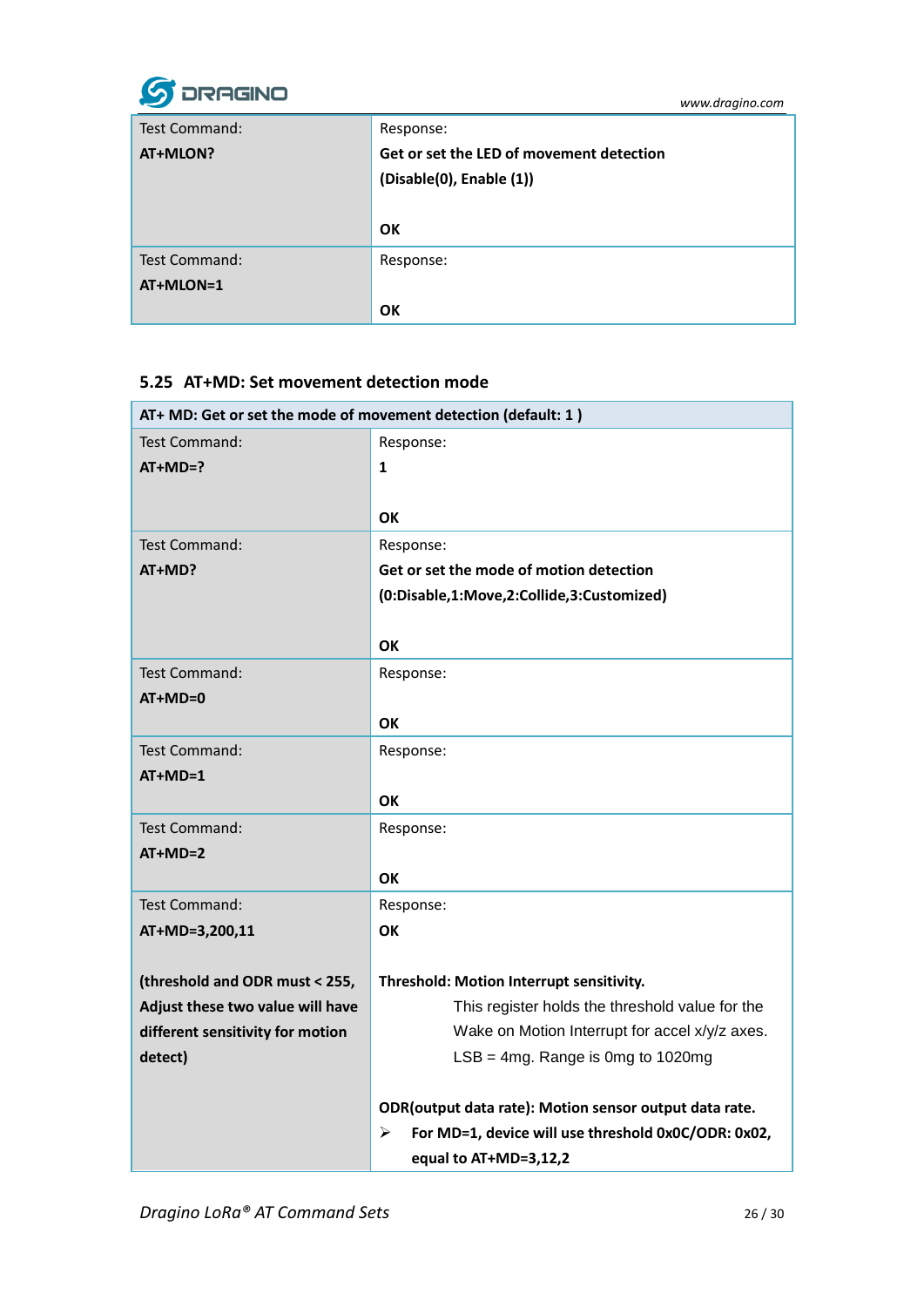

| ➤ | For MD=2, device will use threshold 0x9F/ODR: 0x07,<br>equal to AT+MD=3,159,7 |
|---|-------------------------------------------------------------------------------|
|   | Note:                                                                         |
|   | <b>ODR</b> value(Hz)                                                          |
|   | 0:0.24                                                                        |
|   | 1:0.49                                                                        |
|   | 2:0.98                                                                        |
|   | 3:1.95                                                                        |
|   | 4:3.91                                                                        |
|   | 5:7.81                                                                        |
|   | 6:15.63                                                                       |
|   | 7:31.25                                                                       |
|   | 8:62.50                                                                       |
|   | 9:125                                                                         |
|   | 10:250                                                                        |
|   | 11:500                                                                        |
|   | 12~15: Reserve                                                                |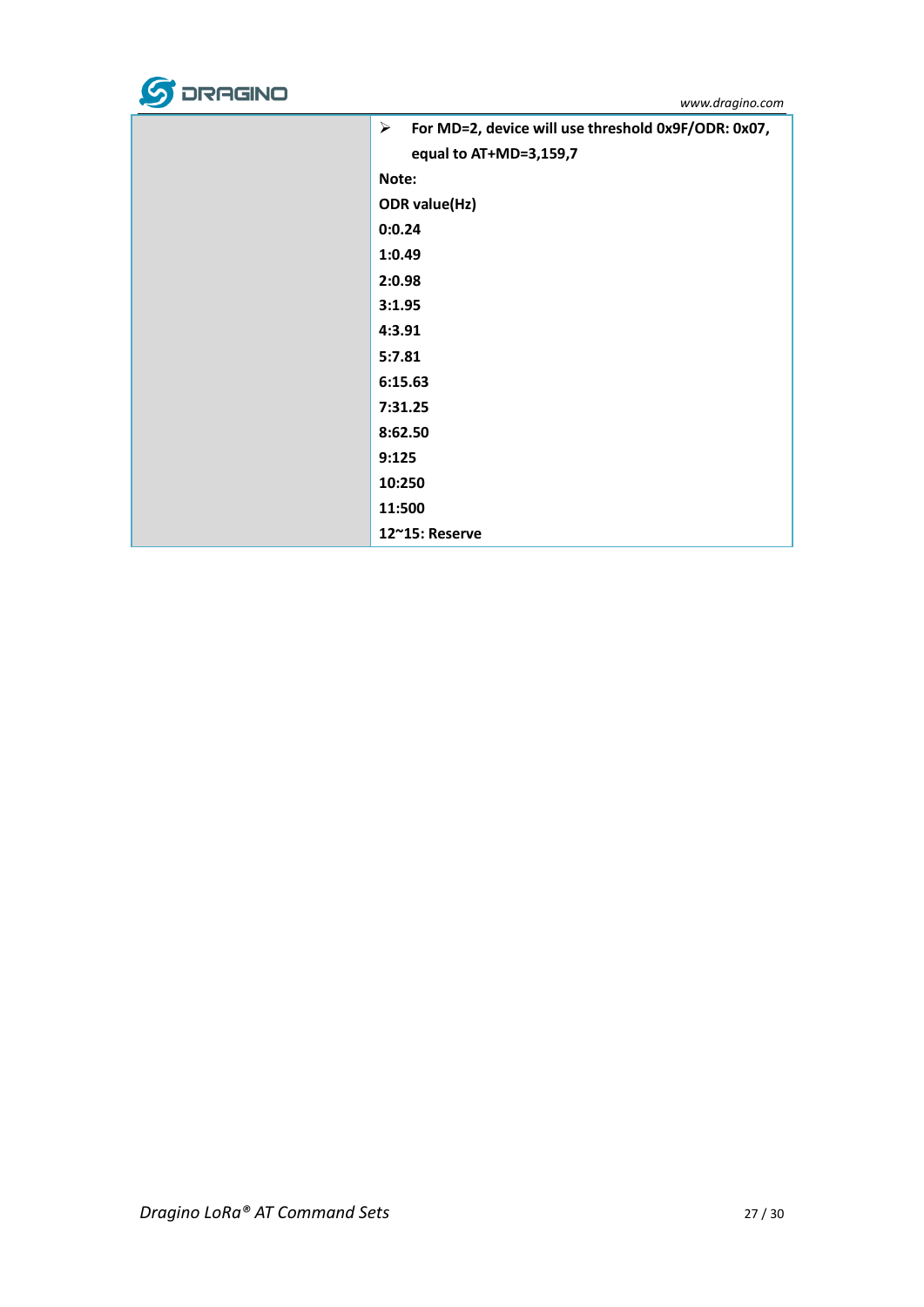

### <span id="page-27-0"></span>**6 GPS management**

### <span id="page-27-1"></span>**6.1 AT+PDOP: Get or set the PDOP value.**

| AT+PDOP: Get or set the PDOP value (Default:3.0) |                                                              |
|--------------------------------------------------|--------------------------------------------------------------|
| <b>Test Command:</b>                             | Response:                                                    |
| $AT+PDOP=?$                                      | 3.00                                                         |
|                                                  |                                                              |
|                                                  | <b>OK</b>                                                    |
| <b>Test Command:</b>                             | Response:                                                    |
| AT+PDOP?                                         | Get or set the PDOP value                                    |
|                                                  |                                                              |
|                                                  | PDOP(Position Dilution of Precision) filter, LGT92 will only |
|                                                  | accept GPS data with a lower PDOP value than pre-configure   |
|                                                  | PDOP value. If device can't get a valid GPS packet within    |
|                                                  | FTIME timeout, it will send use the GPS data with lowest     |
|                                                  | PDOP value to                                                |
|                                                  |                                                              |
|                                                  | A GPS packet with lower PDOP has higher accuracy.            |
|                                                  |                                                              |
|                                                  | OK                                                           |
| <b>Test Command:</b>                             | Response:                                                    |
| $AT+PDOP=2.5$                                    |                                                              |
|                                                  | <b>OK</b>                                                    |

### <span id="page-27-2"></span>**6.2 AT+FTIME: Set max GPS positioning time.**

| AT+FTIME: Get or Set positioning failed time to send |                                                          |
|------------------------------------------------------|----------------------------------------------------------|
| Test Command:                                        | Response:                                                |
| $AT+FTIME=?$                                         | 150                                                      |
|                                                      |                                                          |
|                                                      | <b>OK</b>                                                |
| Test Command:                                        | Response:                                                |
| AT+FTIME?                                            | Get or set the GPS positioning time in s                 |
|                                                      |                                                          |
|                                                      | <b>OK</b>                                                |
| <b>Test Command:</b>                                 | Response:                                                |
| AT+FTIME=120                                         |                                                          |
|                                                      | OK                                                       |
| Note:                                                | If AT+FTIME=0. The GPS module will be always powered and |
|                                                      | positioning. This will highly increase the power         |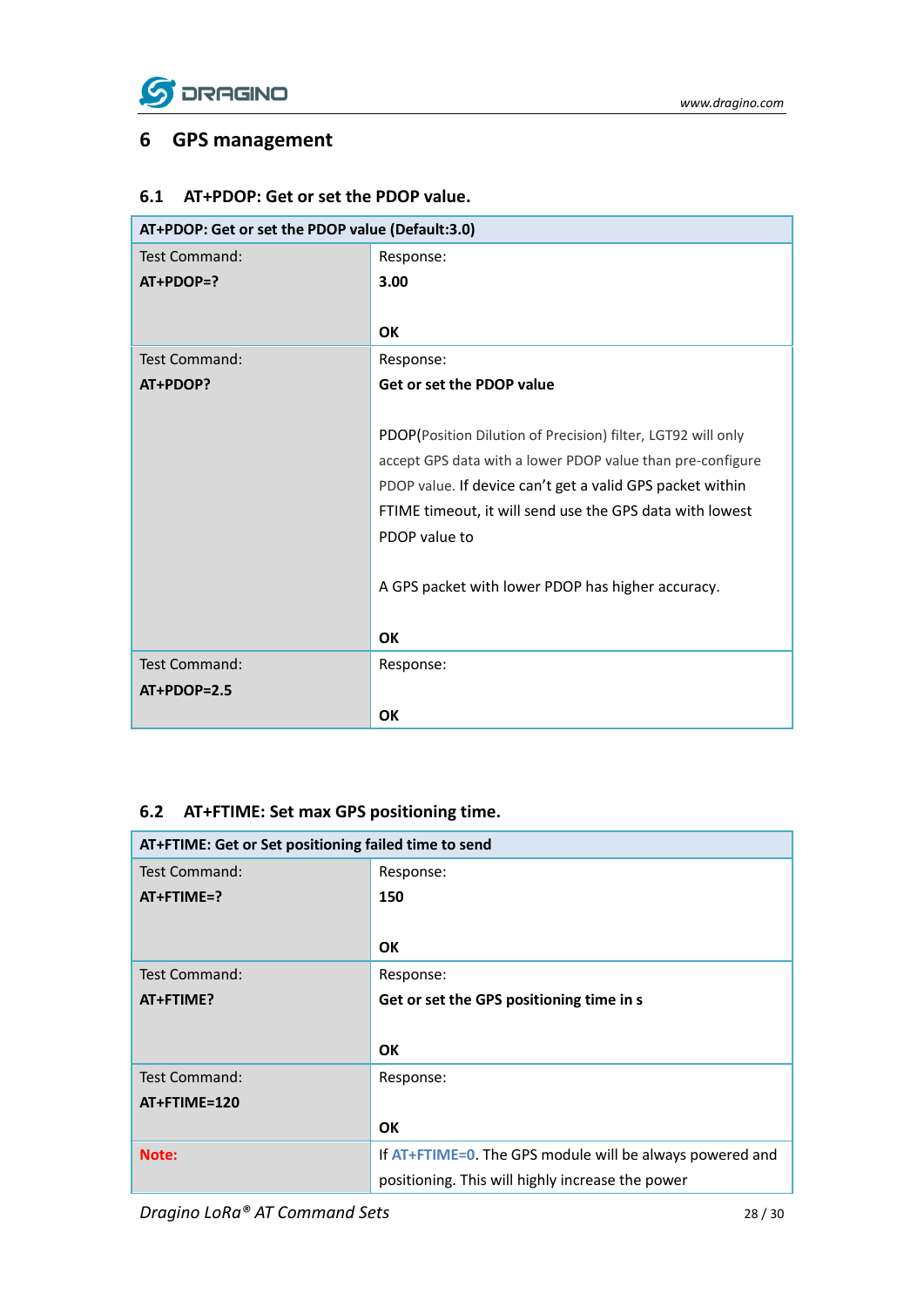

| consumption(up to 50mA). When AT+FTIME=0, it will          |
|------------------------------------------------------------|
| improve fix accuracy and shorten the acquire time for next |
| uplink.                                                    |
|                                                            |

# <span id="page-28-0"></span>**6.3 AT+NMEA886: Get or set the navigation mode of GPS**

| AT+NMEA886: Get or set the navigation mode of GPS |                                                             |
|---------------------------------------------------|-------------------------------------------------------------|
| <b>Test Command:</b>                              | Response:                                                   |
| AT+NMEA886=?                                      | 0                                                           |
| For L70-L, L76-L                                  |                                                             |
|                                                   | OK                                                          |
| <b>Test Command:</b>                              | Response:                                                   |
| AT+NMEA886?                                       | Get or set the navigation mode of GPS                       |
|                                                   |                                                             |
|                                                   | Set navigation mode.(L70-RL doesn't support option 5, L76-L |
|                                                   | support all)                                                |
|                                                   | default<br>AT+NMEA886=0                                     |
|                                                   | AT+NMEA886=1<br>Normal mode: For general purpose            |
|                                                   | AT+NMEA886=2<br>Fitness mode: For running and walking       |
|                                                   | purpose that the low-speed (<5m/s) movement will have       |
|                                                   | more effect on the position calculation.                    |
|                                                   | $AT+NMEA886=3$<br>Aviation mode: For high-dynamic           |
|                                                   | purpose that the large-acceleration movement will have      |
|                                                   | more effect on the position calculation.                    |
|                                                   | AT+NMEA886=4<br>Balloon mode: For high-altitude balloon     |
|                                                   | purpose that the vertical movement will have more effect on |
|                                                   | the position calculation.                                   |
|                                                   | AT+NMEA886=5<br>Stationary mode: For stationary             |
|                                                   | applications that zero dynamics is Assumed                  |
|                                                   |                                                             |
|                                                   | OK                                                          |
| <b>Test Command:</b>                              | Response:                                                   |
| <b>AT+NMEA886=2</b>                               |                                                             |
|                                                   | ΟK                                                          |